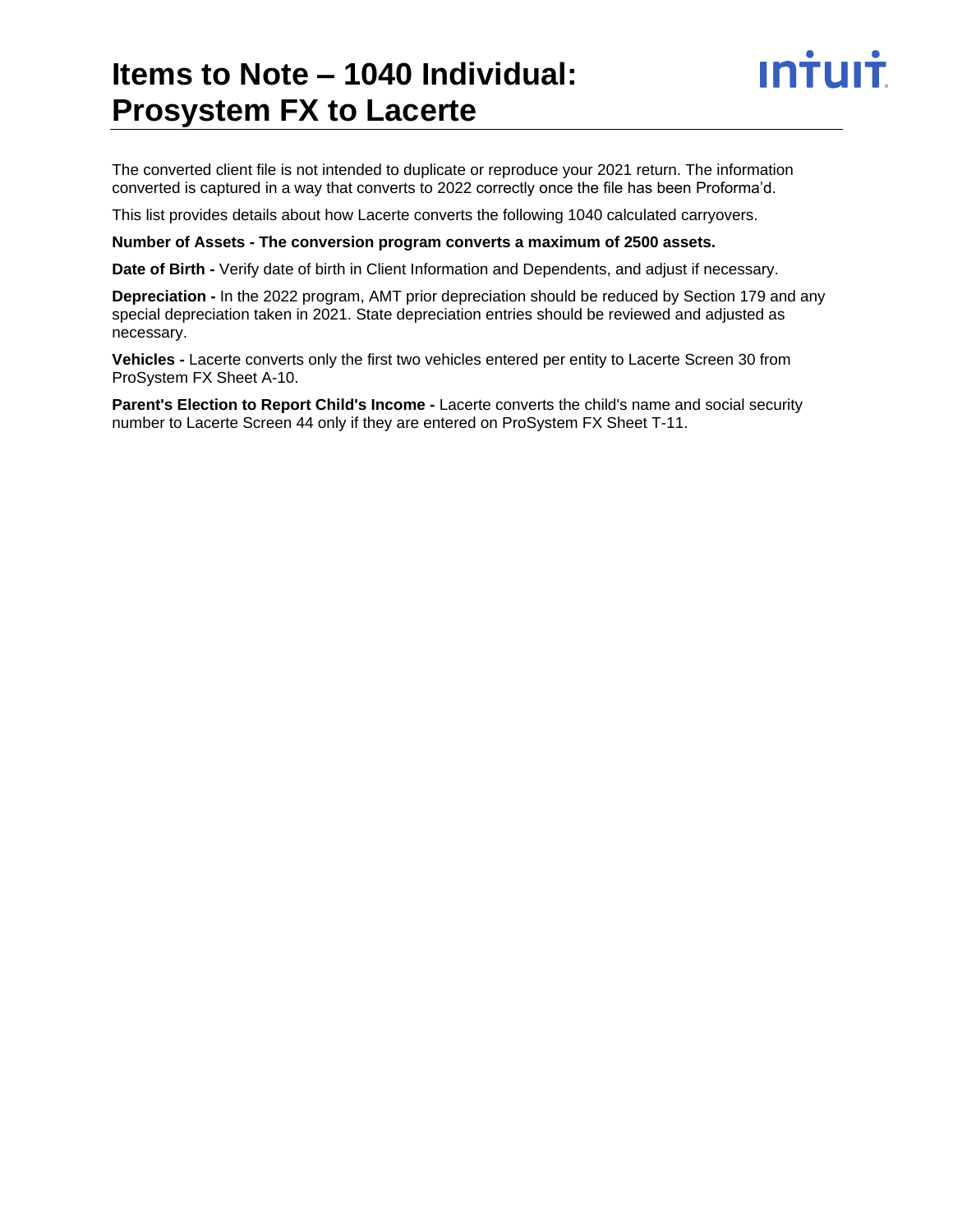

#### **Client Information Input Screen 1**

Filing Status Taxpayer Information Spouse Information

#### **Dependent Information Input Screen 2**

Required Dependent Information: Claiming, EIC qualifications, Dependent Child Care Date Deceased

#### **Miscellaneous Information Input Screen 3**

Presidential Campaign Designee Information Allow Discussion Text style Wage/Pension schedule Filed pursuant to Section 1.911-7(a)(2)(i)(D) Suppress next year's client organizer Direct Deposit Information plus multiple Deposit information (8888) **\*CONVERTED CLIENT (PROFORMA USE ONLY) Used to show converted returns, DO NOT REMOVE THE CHECK MARK**

#### **Invoice, Letter, Filing Instructions Input Screen 5**

Prior Year Preparation Fee IRS Center Credit card instructions

#### **Current Year Estimated Tax Payments Input Screen 6**

Overpayment applied from prior year (federal)

#### **Next Year Estimated Tax (1040 ES) Input Screen 7**

Apply Overpayment to Next Year Estimate Options

#### **Penalties & Interest Input Screen Input Screen 8**

Form 2210F Qualifying farmer/fisherman Exclude penalty from Form 1040/1040A **DOES NOT CONVERT: Input Screen 8** Prior year Adjusted Gross Income Prior year Tax Liability

**Wages, Salaries, Tips Input Screen 10** Information needed for W-2's

#### **Interest Income Input 11**

1099-B and Seller-Financed Mortgage Information Name of Foreign Country Category of income Foreign taxes accrued

#### **Dividend Income Input Screen 12**

1099-DIV which includes ordinary dividends, cap gain dist, municipal Information Foreign Taxes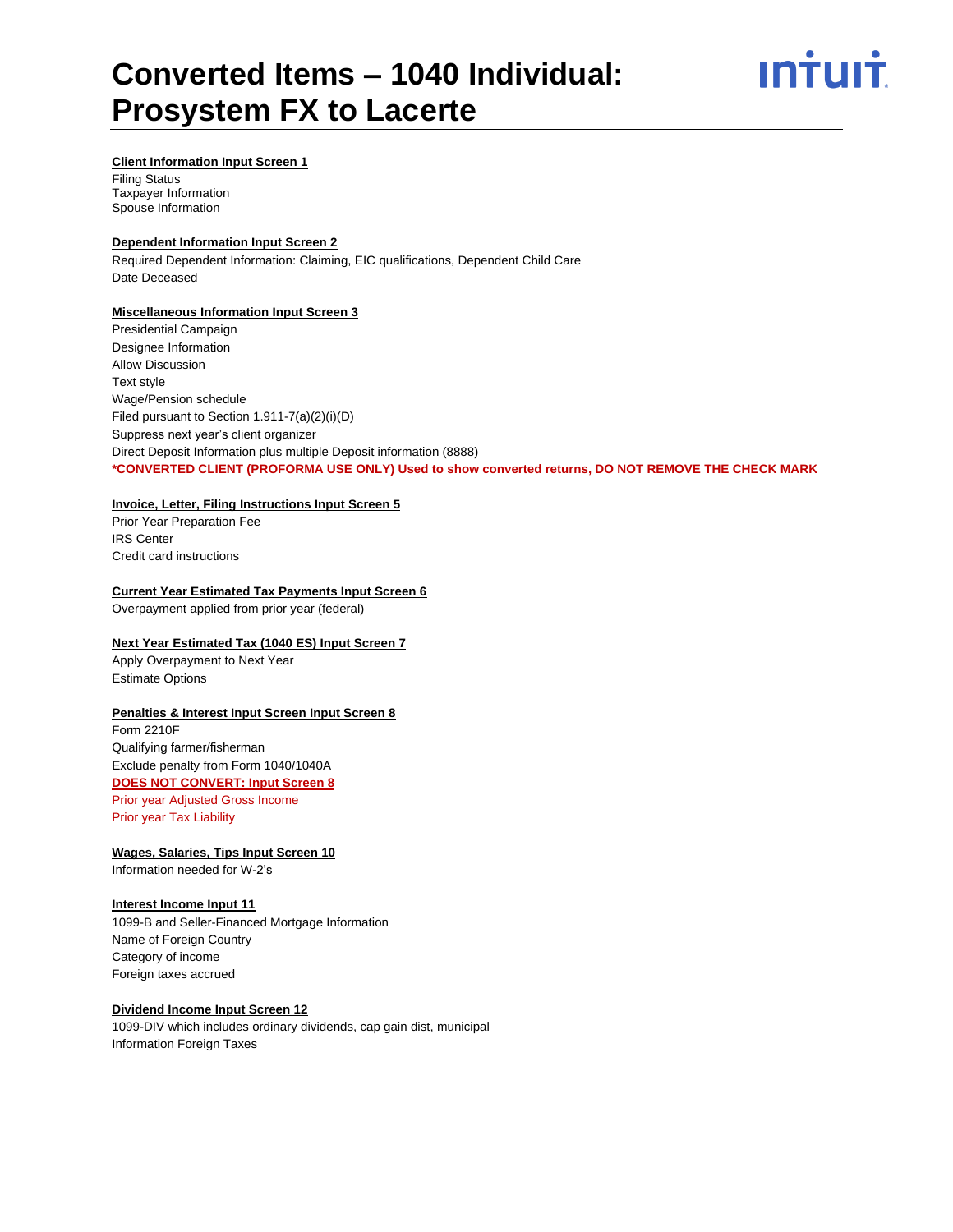## ın<del>i</del>uı<del>i</del>

#### **Pensions, IRA Distributions Input Screen 13.1**

Pension, IRA Distributions information from 1099R Traditional/SEP/SIMPLE IRA: 1=report on Form 8606, 2=exclude Investment in Contract (Plus Death Benefit Exclusion) General Rule: Exclusion Amount Cost in Plan at Annuity Starting Date (Plus Death Benefit Exclusion) Annuity Starting Date Age at Annuity Starting Date Simplified Method: Exclusion Amount Amount Recovered Tax Free After 1986 Current year ordinary income element Form 4972 Current Year Ordinary Income Form 4972 Current Year Capital Gains Repayments made before filing current year tax return (other than IRA's) Repayments made before filing current tax return (IRA's)

#### **Gambling Winnings Input Screen 13.2**

Gambling Winnings Information Provided

#### **Miscellaneous Income Input Screen 14.1**

Other Income Other Income subject to self-employment tax Social Security Benefits (SSA 1099, box 5) Taxpayer including all pertinent information Social Security Benefits (SSA 1099, box 5) Spouse including all pertinent information

#### **State / Local Tax Refunds / Unemployment Compensation (1099-G) Input Screen 14.2**

Name of Payer Basis in This ESA as of 12/31/xx Administering State Basis in education program account as of 12/31/xx Value of Coverdell ESA account as of 12/31/xx Total unemployment compensation received Tier 1 railroad retirement received Agricultural Payments General Sales tax deduction available on Sch A Refunds Taxable in Prior Year worksheet information

#### **DOES NOT CONVERT: Net Operating Loss Deduction Input Screen 15**

Year of Loss Initial Loss – Regular Carryover available in prior year – Regular

#### **Business Income (Schedule C) Input Screen 16**

General Information Provided Gross receipts Returns and allowances Other Income Cost of Goods Sold Expenses Foreign Income Information: category of income Name of foreign country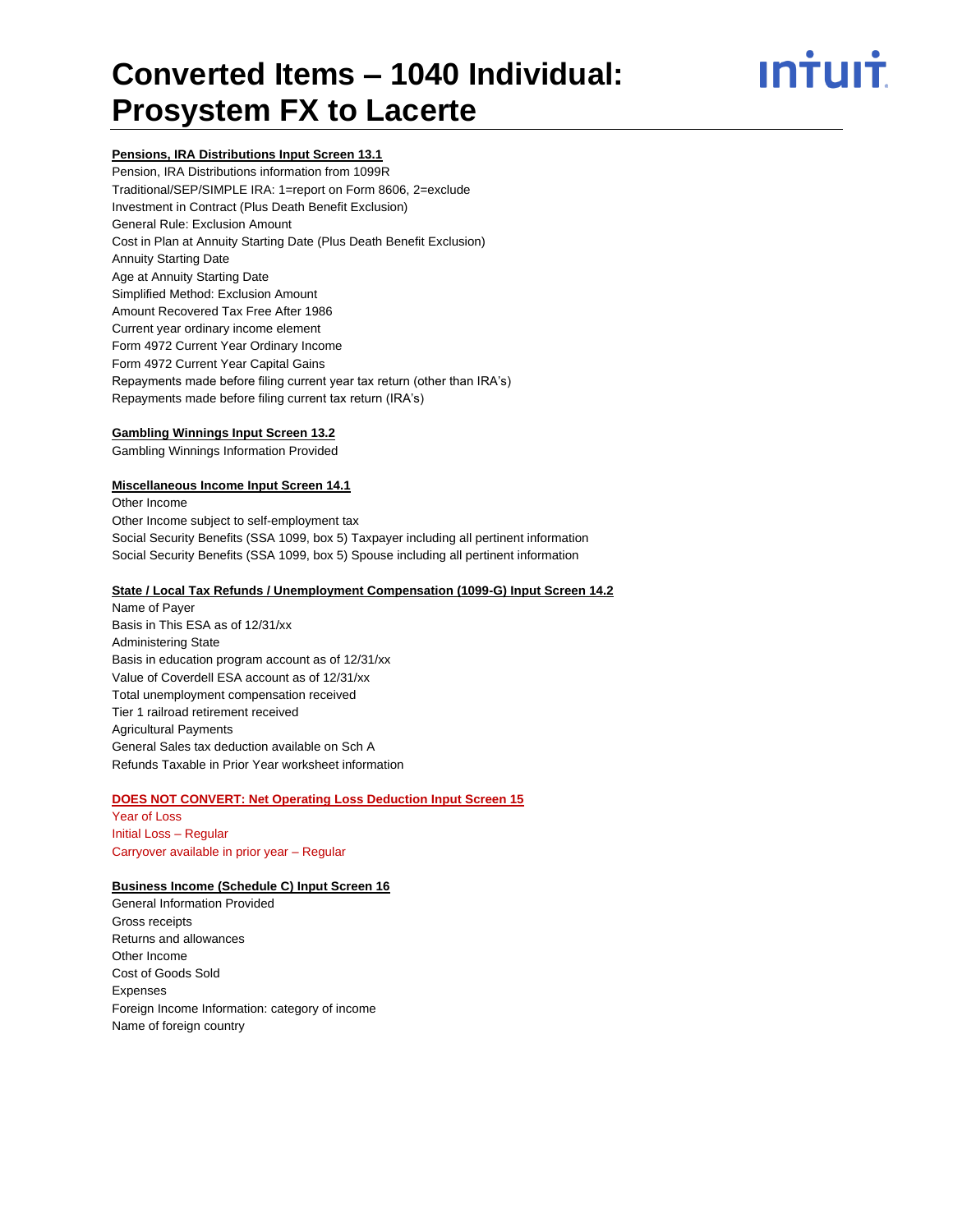ın†uı†

#### **DOES NOT COVERT: Disposition (Schedule D, 4797, Etc.) Input Screen 17**

Installment sales

Short and Long-term capital loss carryover (Regular Tax) Net Section 1231 Losses (5 Preceding Years Regular/AMT)

#### **Rental & Royalty Income (Schedule E) Input Screen 18**

General Information Rents & Royalties received Direct expenses Indirect expenses Other Expenses Vacation Home – No. of days used for personal purposes Vacation Home – No. of days owned Oil & Gas - Production type Oil & Gas - Percentage depletion rate Oil & Gas - Adjusted basis of property Percentage of ownership if not 100% Percentage of tenant occupancy if not 100% Qualified joint venture

#### **Income (Schedule F / Form 4835) Input Screen 19**

General Information Sales of livestock, produce, etc. bought for resale (Cash method) Sales of livestock, produce, etc. (Accrual method) Beginning Inventory of Livestock, Etc. (Accrual Method) Cost of livestock, etc. (Accrual method) Total cooperative distributions Taxable cooperative distributions Commodity credit loans reported under election Total commodity credit loans forfeited or repaid Taxable commodity credit loans forfeited or repaid Total crop insurance proceeds received in current year Taxable crop insurance proceeds received in current year Taxable crop insurance proceeds deferred from prior year Custom hire (machine work) income

#### **Partnership Information Passthrough Input Screen 20.1**

General Information Foreign Transactions - Country Code Foreign Transactions - Foreign Income Category Category of foreign income **DOES NOT COVERT: Input Screen 20.1** Income and Deductions Information about the Partner Partner's Share of Current Year Income Self-employment **Credits** Other Information, Interest and Dividends, Other income/adjustments **Carryovers** Investment Credit Disposition of Passive Activity in Installment Sales

#### **S Corporation Information Passthrough K-1 Input Screen 20.2**

General Information for S Foreign Transactions - Foreign Country Code Foreign Transactions - Foreign Income Category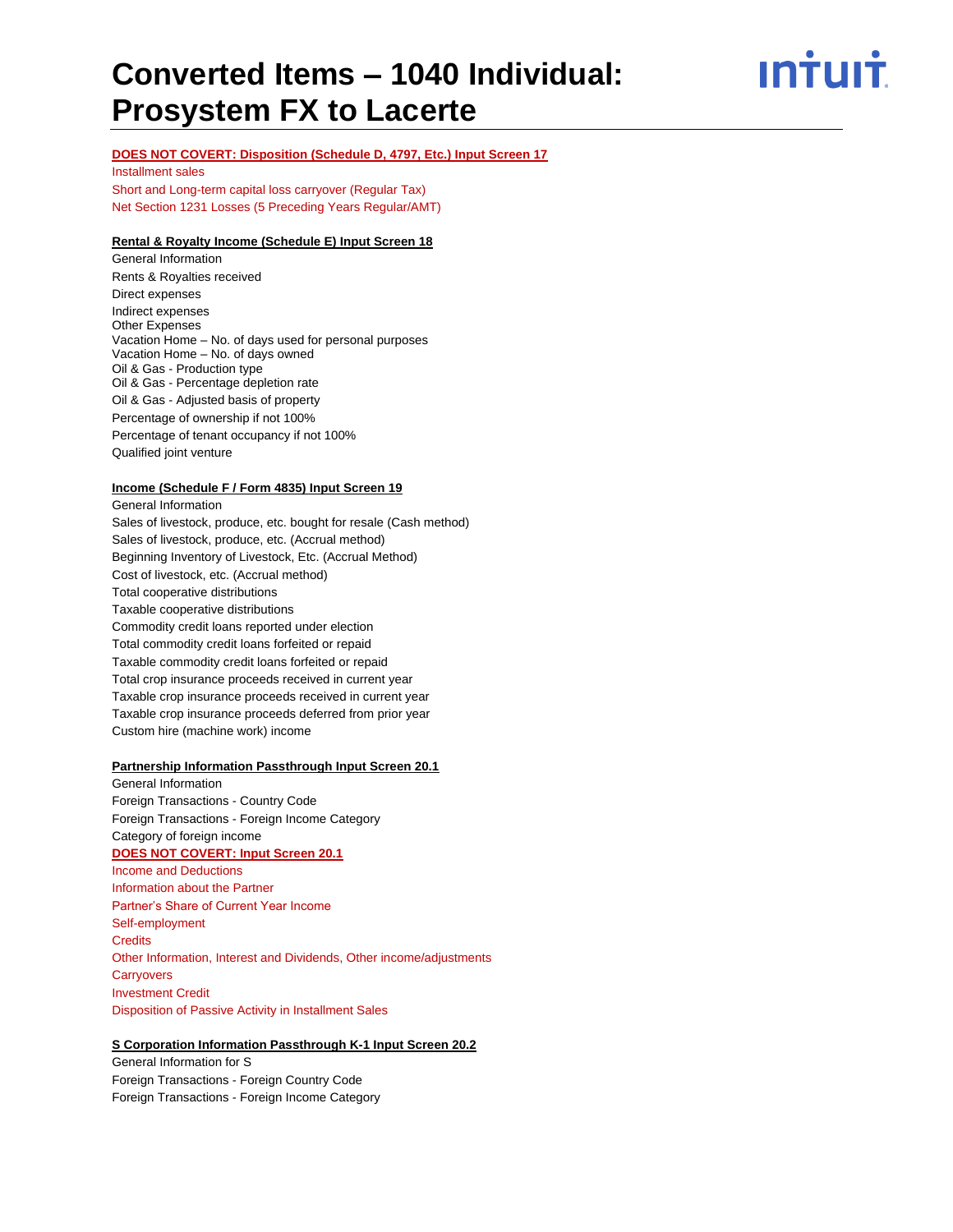ın<del>i</del>uı<del>i</del>

#### **DOES NOT CONVERT: Input Screen 20.2**

Income and deductions **Credits** Domestic production activities **Carryovers** Investment Credit

#### **Estate and Trust Information Passthrough Information Input Screen 20.3**

General Information for Passthrough Entity Foreign transactions: Name of country Category of foreign income Prior year unallowed passive loss (REGULAR and AMT) **DOES NOT CONVERT: Input Screen 20.3 Input Screen 20.3** Income, deductions and credits

#### **Oil & Gas: Input Screen 21**

Set Name Form Activity name or number Overhead allocation method Overhead expense description Description of property Production type Enhanced Percentage depletion rate Cost or basis Depletion for AMT Purposes

#### **Depreciation (4562) Input Screen 22**

Description of Property Form Asset Links with (Sch C, Sch E, Sch F, etc) Activity Name or Number, Asset Category, Date in Service, Cost/Basis, Method, Life or Class Life Current Section 179 Expense Half-Year or Mid-Quarter Amortization Code Section Current Special Depreciation Allowance Current Depreciation Prior Section 179 Expense, Spec Depreciation and Depreciation Salvage Value Basis Reduction (ITC, Etc.) State Basis Reduction State Information if Different From Fed AMT - Basis AMT - Class Life (Post-1986) AMT -1=Real Property, 2=Leased Personal Property (Pre-1987) AMT -Current Depreciation AMT -Prior Depreciation (MACRS Only) State AMT – If different Percentage of Business Use General Asset Account Election Alternative Depreciation System (ADS) 150% DB Instead of 200% DB (MACRS Only) IRS Tables or DB/SL Formula (MACRS) Qualified Indian Reservation Property Information and Questions for Listed Property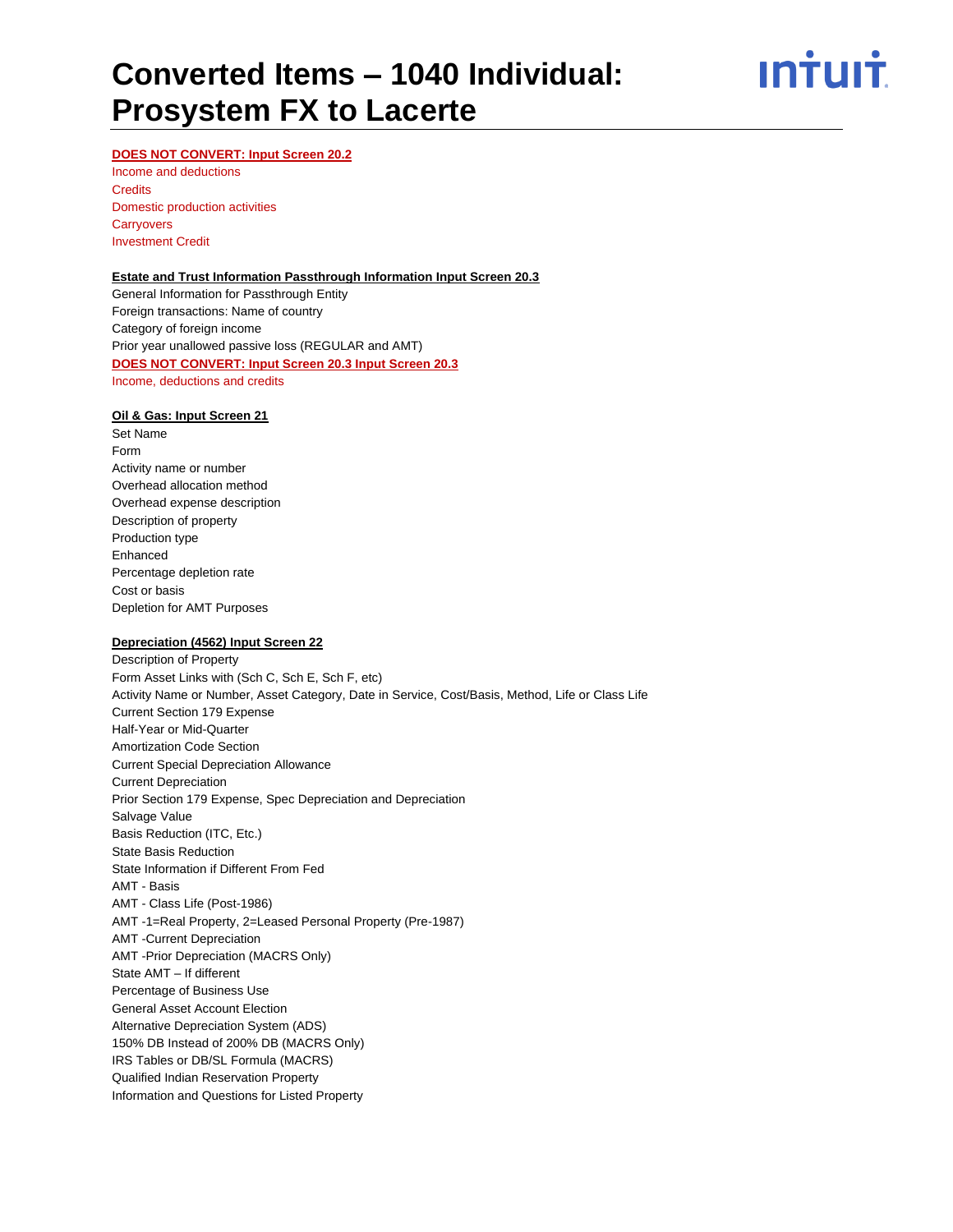## ın<del>i</del>uı<del>i</del>

#### **Adjustments to Income Input Screen 24**

1=Covered by Employer Plan, 2=Not Covered IRA BASIS FOR 20xx & EARLIER YEARS Basis in Roth IRA Contributions as of prior year end Basis in Traditional IRA Conversions as of prior year end Other Adjustments Qualified employee retirement plan participant code Domestic Production Activity Method Code

#### **Itemized Deductions Input Screen 25**

Breakdown of Medical Expenses Taxes Home Mortgage Interest on Form 1098 Home Mortgage Interest Not on Form 1098: Information needed Points Not on Form 1098 [A] Investment Interest Cash Contributions Miscellaneous Deductions (2%) Other Misc. Deductions **DOES NOT CONVERT: Screen 25 Carryovers** 

#### **Noncash Contributions (8283) Input Screen 26**

Name of Charitable Organization (Donee) and other information needed Contribution Code Date received by charitable organization Employer Identification Number **DOES NOT CONVERT: Screen 26** Description of Donated Property Acquisition Code

#### **Business Use of Home Input Screen 29**

Business Use Area, Total Area of Home and Hours Used Qualified Mortgage Insurance Premiums (direct and indirect) Other Indirect Expenses Other Direct Expenses **DOES NOT CONVERT: Screen 29 Carryovers** 

#### **Vehicle / Employee Business Expense (2106) Input Screen 30**

**Occupation** General Information needed Date Placed in Service Total Mileage, Commuting Mileage and Average Daily Round Trip Commute Business Income and Expenses Reimbursements Listed Property Information Automobile Expenses

#### **Foreign Income Exclusion (2555) Input Screen 31**

Foreign Address of Taxpayer: Street Address, City, Region, Postal Code, Country Employer's U.S. Name, address, City State Zip Employer's Foreign Address: Street Address, City, Region, Postal Code, Country Employer Type Enter Last Year (After 1981) Form 2555 Was Filed Type of Exclusion & Tax Year Rev. Was Effective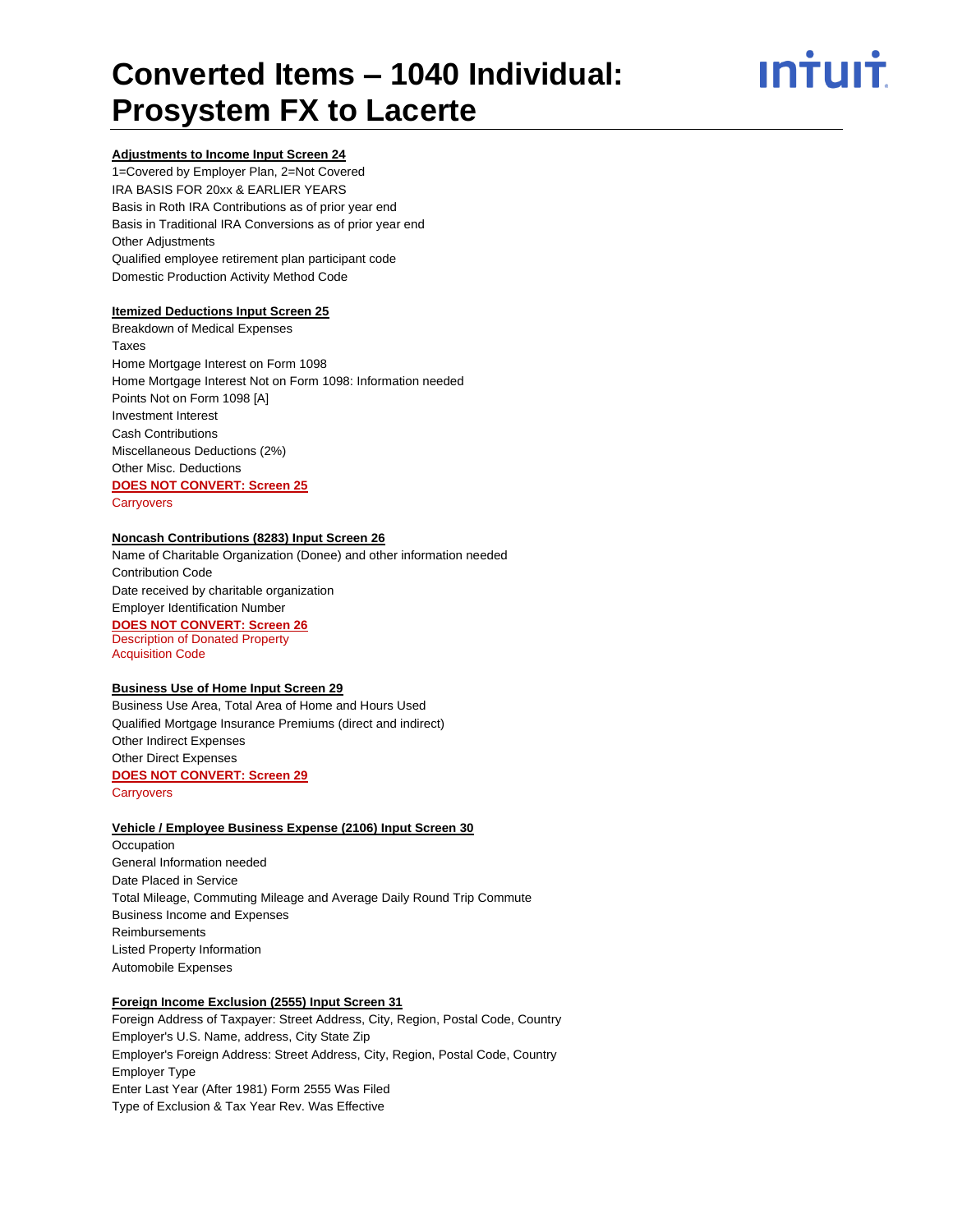## ın†uı†

#### **Foreign Income Exclusion (2555) Input Screen 31 (continued)**

Country of Citizenship City and Country of Foreign Residence Travel Information: Needed to provide Physical Presence Beginning Date for Bona Fide Residence Ending Date for Bona Fide Residence General Information for Living Abroad Name and Address of Employer Total Wages, tips, compensation and withholdings Box 12a code Allowances & Reimbursements Number of days worked Foreign days worked before and after foreign assignment

#### **Archer Medical Savings Accounts (8853) Input Screen 32**

1=Self-Only Coverage, 2=Family Coverage Acquired Interest in MSA After Death of Account Holder

#### **Long-Term Care Insurance Contracts (8853) Input Screen 32**

Provides Information of person insured

#### **Child and Dependent Care Expenses (2441) Input Screen 33**

Persons/Organization Providing Dependent Care – Name, Street, City State ZIP, EIN

#### **Foreign Tax Credit (1116) Input Screen Input Screen 35**

Name of Foreign Country Category of Income Foreign Income Code Foreign country code

#### **Qualified Adoption Expenses (8839) Input Screen 37**

Name, SSN and Date of Birth Born Before 1990 and Was Disabled Special Needs Child Foreign Child **DOES NOT CONVERT: Screen 37**

**Carryovers** 

#### **Education Credits (8863) Input Screen 38**

Qualified Person Information Qualified Tuition and Fees (Net of Nontaxable Benefits) Hope Credit or Lifetime Learning Credit

#### **Earned Income Credit Input Sheet 39**

Documents used to determine EIC Eligibility Disability of Qualifying Child Documents used to confirm Existence of Business

#### **Mortgage Interest Credit (8396) Input Screen 39**

Current year Mortgage Interest Credit **DOES NOT CONVERT: Screen 29 Carryovers**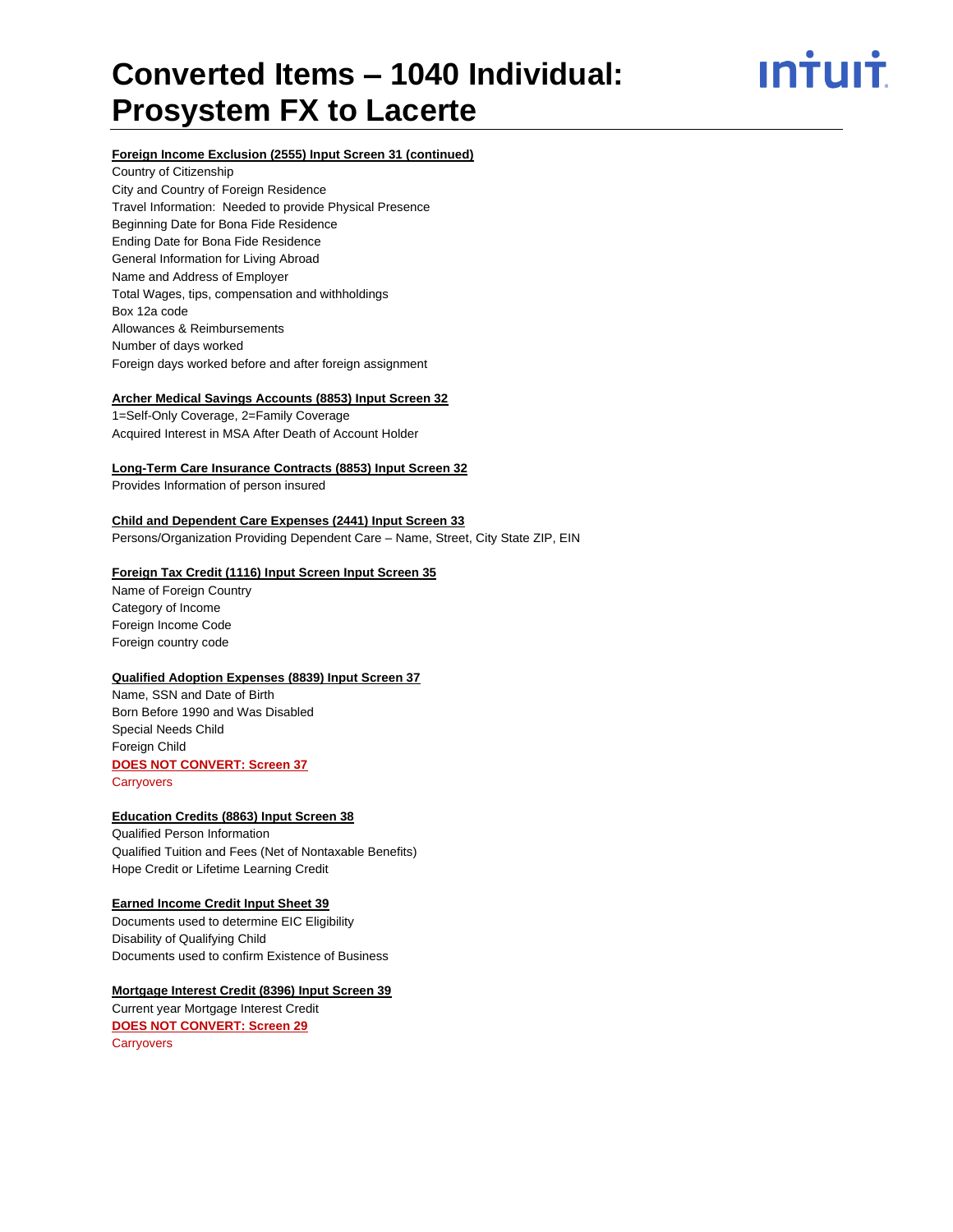ın<del>i</del>uı<del>i</del>

**EIC, Residential Energy, Other Credits Input Screen 38.2**

Mortgage Interest Credit: Street Address, City ST Zip Certificate Credit Rate Refundable min tax credit computation: 2<sup>nd</sup> preceding form 8801 lines 18 and 20 Refundable min tax credit computation: Prior Year form 8801 lines 18 and 20 Refundable min tax credit computation: Prior Year form 8801 line 55 Taxable income (6251, 1, 6, 10) Exclusion items (2-5, 7-9, 11, 12) Foreign income/housing exclusion Line 13 or qualified dividend and capital gains tax worksheet, line 6 Schedule D, line 19 Schedule D worksheet, line 10 Line 14 or qualified dividend and capital gains worksheet, line 7 Tax less foreign tax credit First time Homebuyer Credit: Original Credit 2439 Notice to Shareholder of undistributed Capital Gains 4136 Credit for Federal Tax on Fuels 8834 Qualified Electric Vehicle Credit. 8859 DC First Time Homebuyer Credit. 8907 Non-conventional source fuel credit 8910 Alternative motor vehicle credit Foreign housing and income exclusion **DOES NOT CONVERT: Screen 38.2 Carryovers** 

#### **Household Employment Taxes Input Screen Input Screen 42**

Employer Identification Number Questions and Information needed Cash wages subject to Social Security Tax, Medicare Taxes and Taxes Withheld Advanced earned income credit (EIC) payments Paid unemployment contributions to more than one state All wages taxable for FUTA tax were not taxable for state's unemployment tax Cash wages subject to FUTA tax Section A - Name of State, Contributions Paid

#### **Tax for Children Under 14 (8615) Input Screen 43**

Tax for Children Under 14 – Name and SSN

#### **Parent's Election to Report Child's Income Input Screen 44**

Child's Name and SSN Reportable Income Dividends received as a nominee Non-taxable dividends

#### **Self-Employment Tax, Schedule J, Recapture, Other Taxes Input Screen 45**

Exempt and Filed Form 4361 Exempt and Filed Form 4029 Social security coverage in country other than U.S. COBRA premium assistance received

#### **Elections Input Screen 46**

Waive net operating loss Carryback period

#### **Prior Year Summary Input Screen 48**

**DOES NOT CONVERT: Prior year data**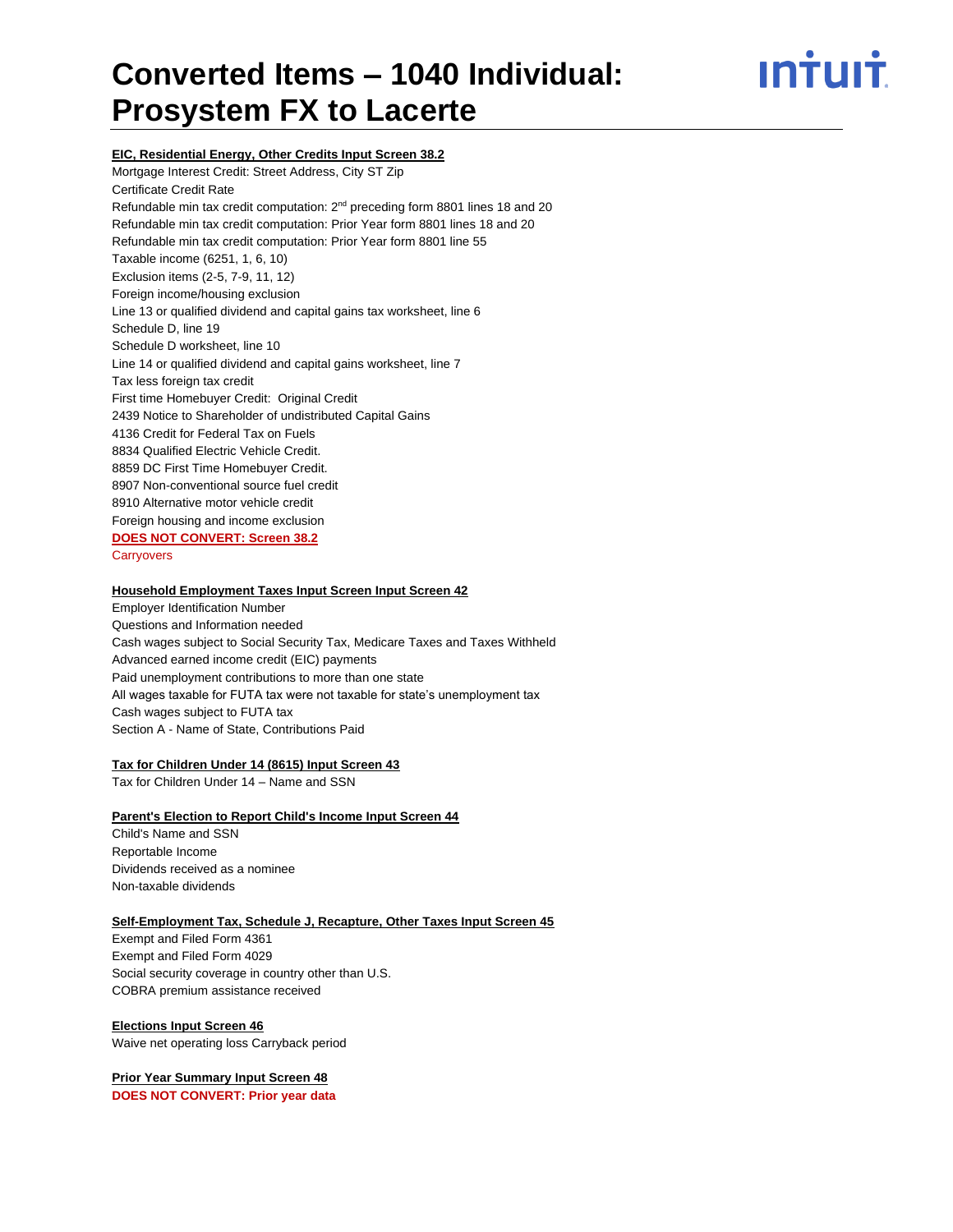

#### **Non Resident Alien (1040NR) Input Screen 59**

Country of residence Country taxpayer was a citizen Address outside US for refund if different from Interview Form 1 Indian student or business apprentice Tax rate for "other" columns" Other Income Type Visa type or US immigration status If ever changed your visa type or US immigration status Number of days in US Enter the year and name of the most recent form filed Days Entered and Left the US during the year Subject to tax in the country on income related to treaty benefits

#### **Discharge of Indebtedness Input Screen 62**

Total amount of discharged indebtedness excluded

#### **Tax Shelter Statement Form Input Screen 78**

Name of Reportable Transaction Initial Participation Year Tax Shelter Registration Number Paid Promoters, Solicitors, Tax Advisers – Name, Address, City, State, Zip Deduction Capital Loss Ordinary Loss Exclusions from gross income Non-recognition of gain Adjustments to basis Tax Credits Deferral Absence of adjustments to basis **Other** Type of Entity: Tax-Exempt, Foreign and Related Involved Entity Name, Street Address, City, State, Zip Code or Foreign Address, ID Number and Description

#### **Foreign Financial Assets Form 8938 Input Screen 82**

Foreign Entity Information Summary of tax items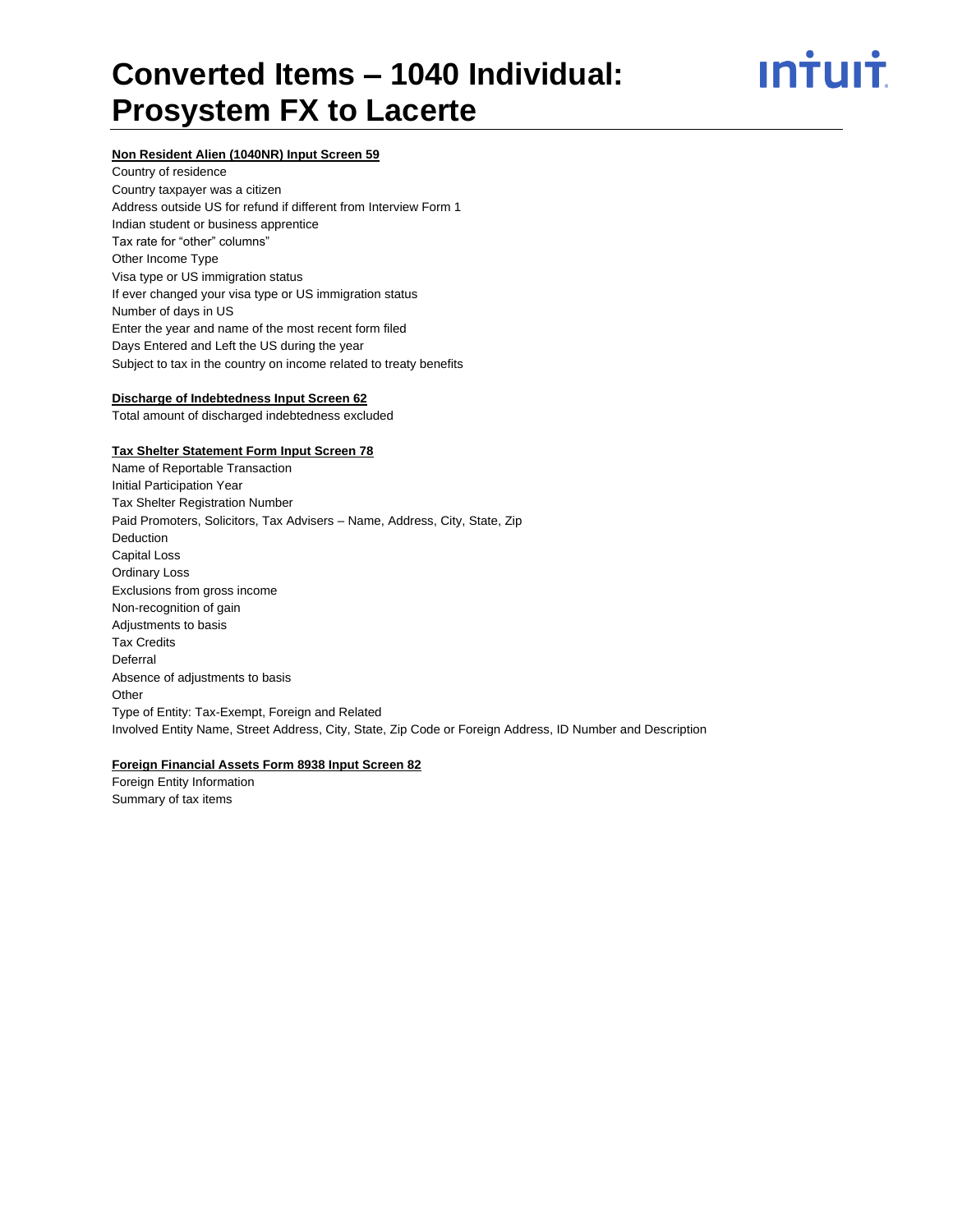

#### **Client Information Input Screen 1**

Partnership Information

#### **Invoice & Letter Input Screen 2.1**

Salutation Partner number for Salutation IRS Center Partner number of Signature **Signature** 

#### **Miscellaneous Information Input Screen 3**

Type of entity filing if "other" Allow Discussion Number of signing partner Direct Deposit Information Capital account recon: 1=condensed 2=expanded, 3=per partner **\*CONVERTED CLIENT (PROFORMA USE ONLY) Used to show converted returns, DO NOT REMOVE THE CHECK MARK**

#### **Other Information (Schedule B) Input Screen 5**

Was any partner is a disregarded entity, partnership, trust, S Corporation, nominee or similar person? 1 =yes, 2=no Detailed Description of the Partnership or Disregarded Entity the Partnership Has an Interest in Schedule B Ownership Questions: 3a, 3b, 4a, 4b Partnership Level Tax Treatment Election in effect for the current year Partnership is a Publicly Traded Partnership Partnership Has Interest in a Foreign Bank Account Entity Information Name of Foreign Country Partnership is a Grantor of a Foreign Trust

#### **Partner Information Input Screen 7**

Partner Information

#### **Partner Percentages Input Screen 8**

Partner End of Year: Profit Sharing, Loss and Ownership of Capital

#### **Income Input Screen 10**

Ordinary Income Other Income

#### **Cost of Goods Sold Input Screen 11**

Additional Section 263A Costs Other costs Ending inventory Inventory Method Explanation of other Method LIFO Inventory Rules of Section 263A apply

#### **Farm Income (Schedule F / Form 4835) Input Screen 12**

Principal Product Agricultural Activity Code 1=Delete This Year, 2=Delete Next Year Accrual Method: Ending Inv. of Livestock, etc. Other Farm Expenses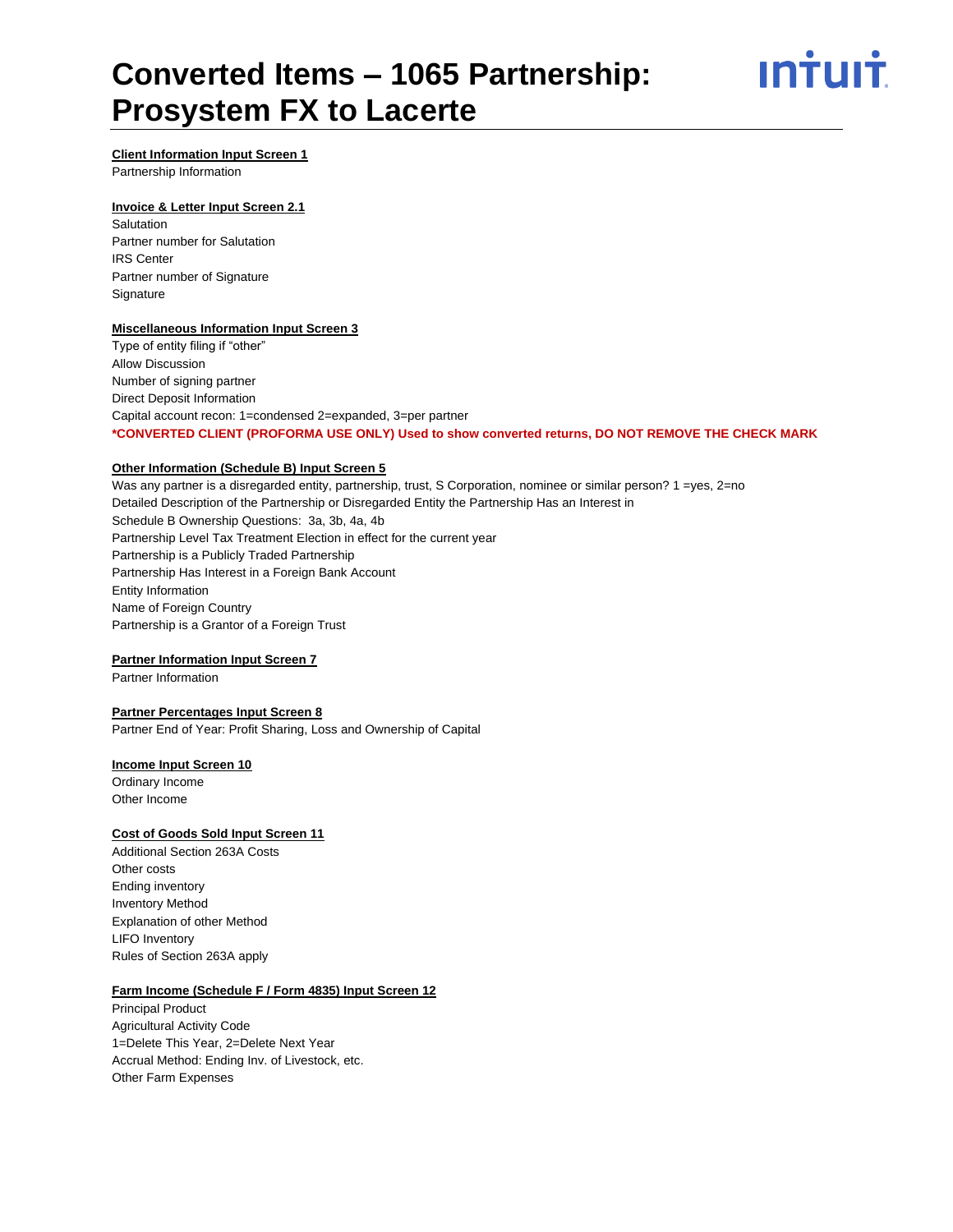## ın†uı†

#### **Deductions Input Screen 13**

**Other** 

#### **Depreciation (4562): Misc/ Sec. 179 Input Screen 14**

Convention First Prior Short Year Beginning and Ending Date Second Prior Short Year Beginning and Ending Date

#### **Depreciation (4562) Input Screen 14**

Description of Property Form Asset Links with (Sch C, Sch E, Sch F, etc.) Activity Name or Number, Asset Category, Date in Service, Cost/Basis, Method, Life or Class Life Current Section 179 Expense Half-Year or Mid-Quarter Amortization Code Section Current Special Depreciation Allowance Current Depreciation Prior Section 179 Expense, Spec Depreciation and Depreciation Salvage Value Basis Reduction (ITC, Etc.) State Basis Reduction State Information if Different From Fed AMT - Basis AMT - Class Life (Post-1986) AMT -1=Real Property, 2=Leased Personal Property (Pre-1987) AMT -Current Depreciation AMT -Prior Depreciation (MACRS Only) State AMT – If different Percentage of Business Use General Asset Account Election Alternative Depreciation System (ADS) 150% DB Instead of 200% DB (MACRS Only) IRS Tables or DB/SL Formula (MACRS) Qualified Indian Reservation Property Information and Questions for Listed Property

#### **Oil & Gas Input Screen 16**

Set Name Form Activity name or number Overhead allocation method Overhead expense description Description of property Set name or number to include property Property number Date placed in service Production type Enhanced Percentage depletion rate State: Percentage depletion rate Cost or basis Beginning reserves Cost depletion rate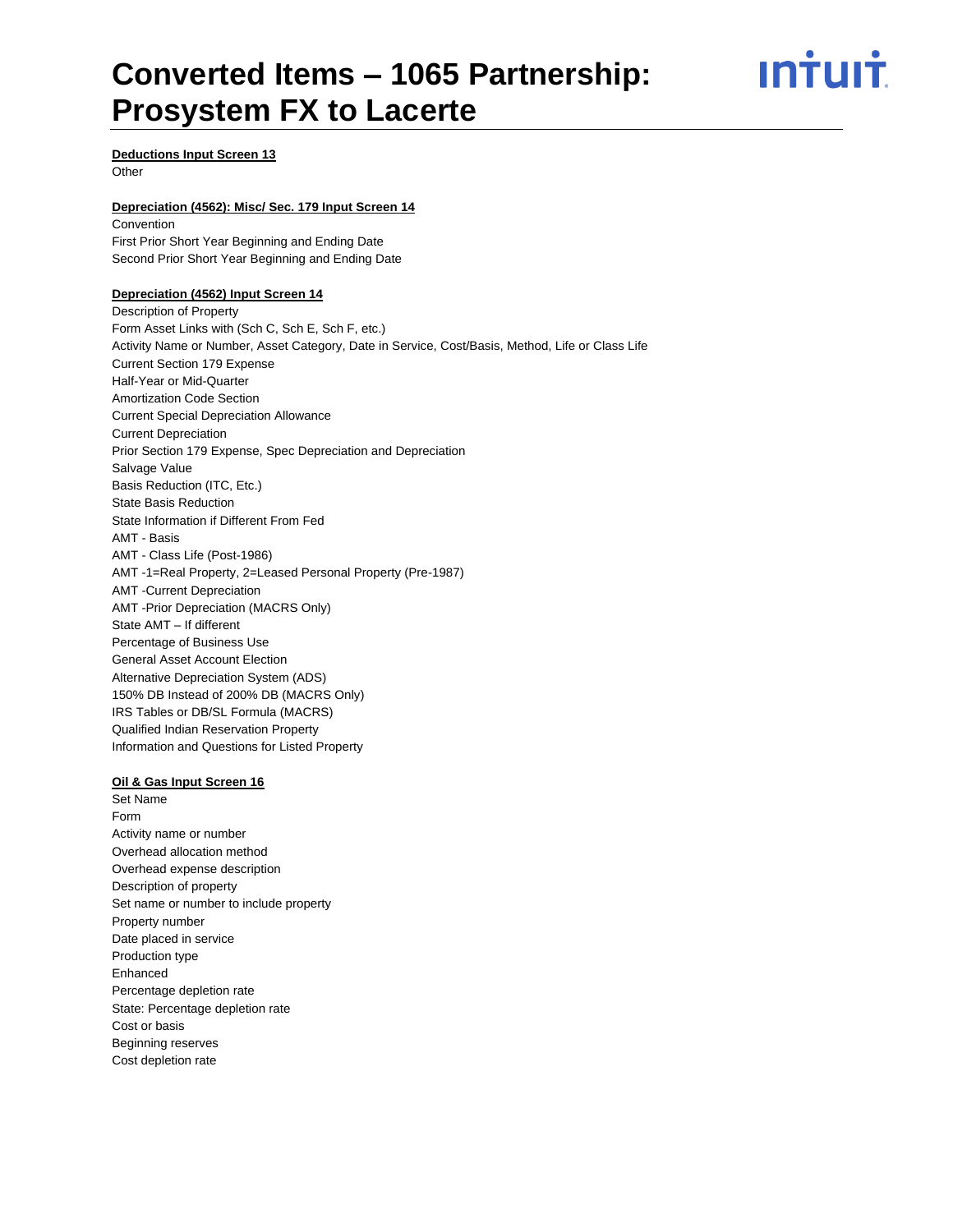ın†uı†

**Rental Real Estate Activities (Form 8825) Input Screen 17**

Property Information Other Expenses

#### **Other Rental Activities (Schedule K) Input Screen 18**

Property Information Other Expenses

#### **DOES NOT COVERT: Disposition (Schedule D, 4797, Etc.) Input Screen 19**

Installment sales Short and Long-term capital loss carryover (Regular Tax) Net Section 1231 Losses (5 Preceding Years Regular/AMT)

#### **Credit to Holders of Tax Credit Bonds (8912) Input Screen 20.3**

Form 1097-BTC Information

#### **Low-Income Housing Input Screen 21** Building Information

#### **Other Schedule K Items Input Screen 22**

Other Income Section 59(e) Election Expenses Other Deductions R.E. Rehabilitation Expenditures Rental Real Estate Credits Other Rental Credits Other Credits Foreign Taxes Employer ID Number used for employee health insurance credits

#### **Pass-through Entity K-1 Input Screen 23**

Entity Information Other Income (Loss) Other Deductions

#### **Schedule M-3 Input Screen 27**

Schedule M-3: 1=Force, 2= Suppress Complete Sch M-3, page 1 and Sch M-1 when eligible: 1=yes, 2=no Filing Schedule M-3 as Alternative Disclosure Under Rev. Proc. 2004-45 Complete Columns (a) and (d) of Parts I and III Reportable Entity Partner: Entity Name, EIN and Ownership percentage Income Statement Information Net Income (Loss) Reconciliation Income or Loss from Equity Method Foreign Corporations Gross Foreign Dividends Not Previously Taxed Subpart F, QEF, and Similar Income Inclusions Gross Foreign Distributions Previously Taxed Income or Loss from Equity Method U.S. Corporations U.S. Dividends Not Eliminated in Tax Consolidation Income or Loss from U.S. Income or Loss from Foreign Partnerships Income or Loss from Other Pass-through Entities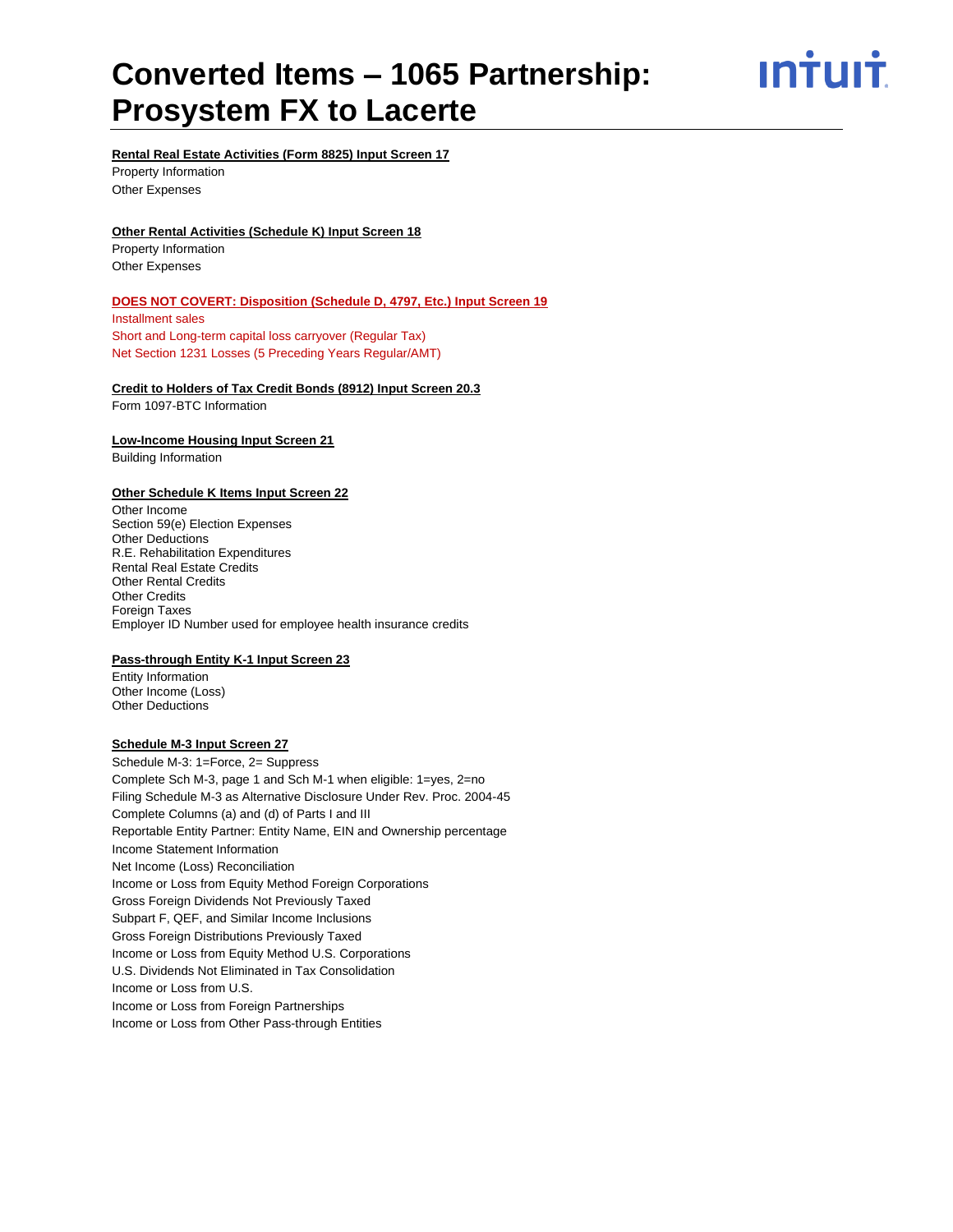ın†uı†

#### **Balance Sheet (Assets, Liabilities and Capital) - Input Screen 24**

Assets Liabilities and Capital **DOES NOT CONVERT: Screen 24** Calculated values such as buildings, depreciation, depletion and partner capital accounts

#### **Schedule M-1 Input Screen 27**

Income on Sch. K Not Recorded on Books Expenses on Books not on Sch. K: Other Income on Books not on Sch. K: Other Deductions on Sch. K not Charged Against Book Income: Other

#### **Schedule M-2 Input Screen 28**

Other Increases Other Decreases Ending capital

#### **Control totals Input Screen 36**

Total Assets Total Liabilities

#### **Prior Year Summary Input Screen 43 DOES NOT CONVERT: Prior year data**

#### **Entity involved in reportable transaction (8886) Input Screen 58**

Entity Information

#### **Tax Shelter Statement / Form 8886 Input Screen 58**

Name of Reportable Transaction Initial Participation Year Tax Shelter Registration Number Paid Promoters, Solicitors, Tax Advisers – Name, Address, City, State, Zip Deduction Capital Loss Ordinary Loss Exclusions from gross income Non-recognition of gain Adjustments to basis Tax Credits Deferral Absence of adjustments to basis **Other** Type of Entity: Tax-Exempt, Foreign and Related Involved Entity Name, Street Address, City, State, Zip Code or Foreign Address, ID Number and Description

#### **Foreign Financial Assets Form 8938 Input Screen 60**

Foreign Entity Information Summary of tax items

#### **Discharge of Indebtedness Input Screen 61**

Section 108(i) Election to Defer Income – Amount Deferred in prior tax years COD Income and OID Deductions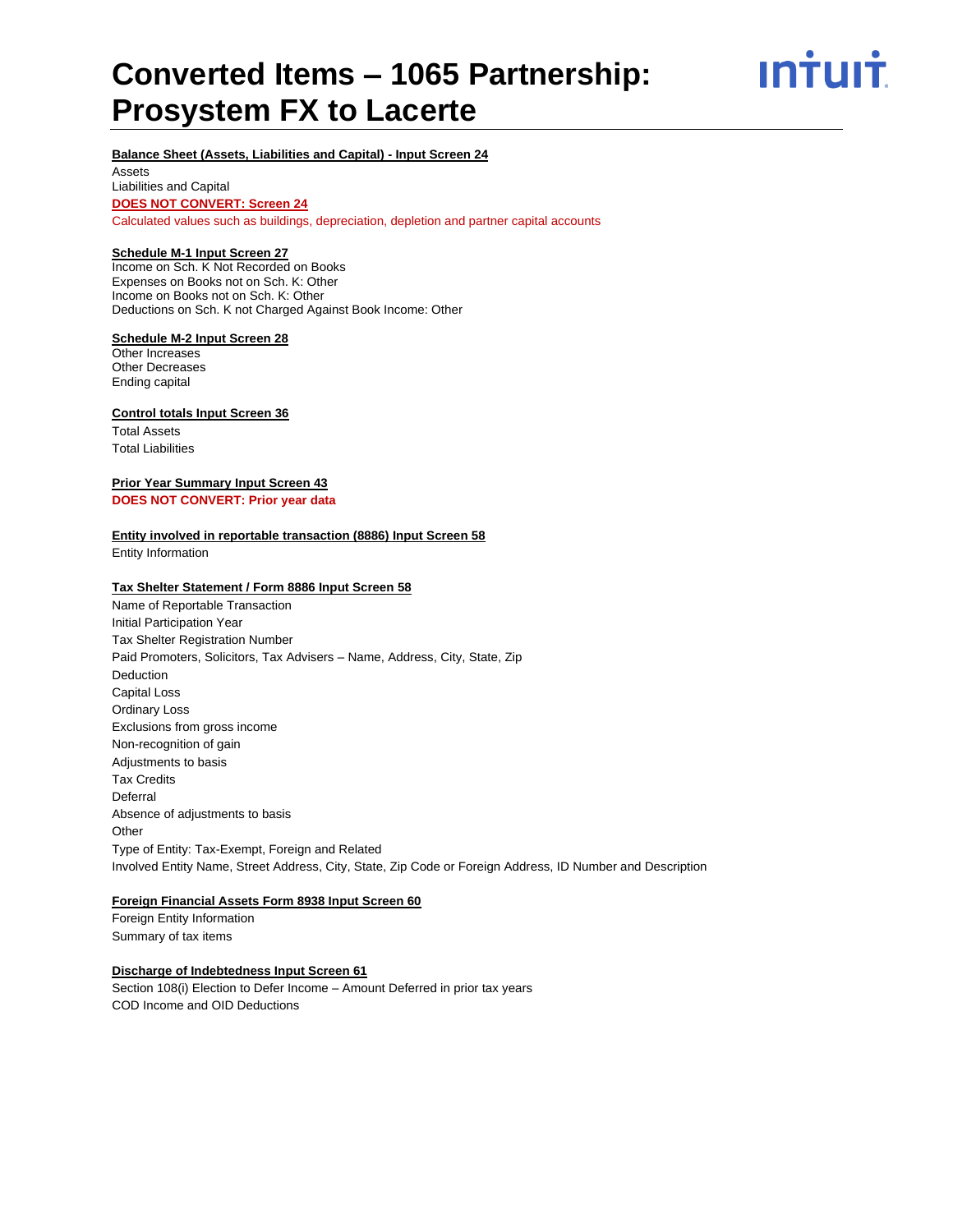### **Items to Note – 1120 Corporation: Prosystem FX to Lacerte**

### **Number of Assets - The conversion program converts a maximum of 2500 assets.**

**Depreciation -** In the 2022 program, AMT prior depreciation should be reduced by Section 179 and any special depreciation taken in 2021. State depreciation entries should be reviewed and adjusted as necessary.

INŤUIŤ

**ACE Life on Depreciable Assets -** If acquired before the 1990 tax year, they cannot be converted. Enter the remaining ACE life (as of the beginning of the 1990 tax year) in the Lacerte program for each of these assets.

**Consolidated Clients -** The 2021 conversion program converts each parent, subsidiary, and the consolidating company's client information to the Lacerte program. Each of these entities is assigned a unique Lacerte client number. The conversion program also converts the information necessary to complete Form 851, Affiliations Schedule and the descriptions of the consolidated eliminations and adjustments accounts used in the ProSystem FX program that have Lacerte equivalents.

Before you run the Lacerte Proforma Wizard on a consolidated client, you must:

- 1. Enter the Lacerte client number the conversion program assigned to the parent company in the consolidated return in "Client Number" (Screen 3.1 p2, Affiliations Schedule, code 820). The Lacerte program automatically enters the name, street address, city, state, ZIP code, EIN, principal business activity, business code number, and beginning/ending fiscal year dates for the parent company.
- 2. Refer to the "Subsidiaries Only" section of each Screen 3.1 p2, Affiliations Schedule to determine the Lacerte client number applicable to the information for each subsidiary company. Note the client number that links the correct information needed to complete Form 851 for each subsidiary.
- 3. Enter the Lacerte client number the conversion program assigned to each subsidiary company included in the consolidated return in "Client number" (Screen 3.1 p2, code 820). The Lacerte program automatically enters the name, street address, city, state, ZIP code, EIN, principal business activity, business code number, and beginning/ending fiscal year dates for each company.
- 4. Review and adjust (if necessary) the information in the "Subsidiaries Only" section of each Screen 3.1 p2, Affiliations Schedule. Confirm that each subsidiary company contains the correct information needed to complete Form 851.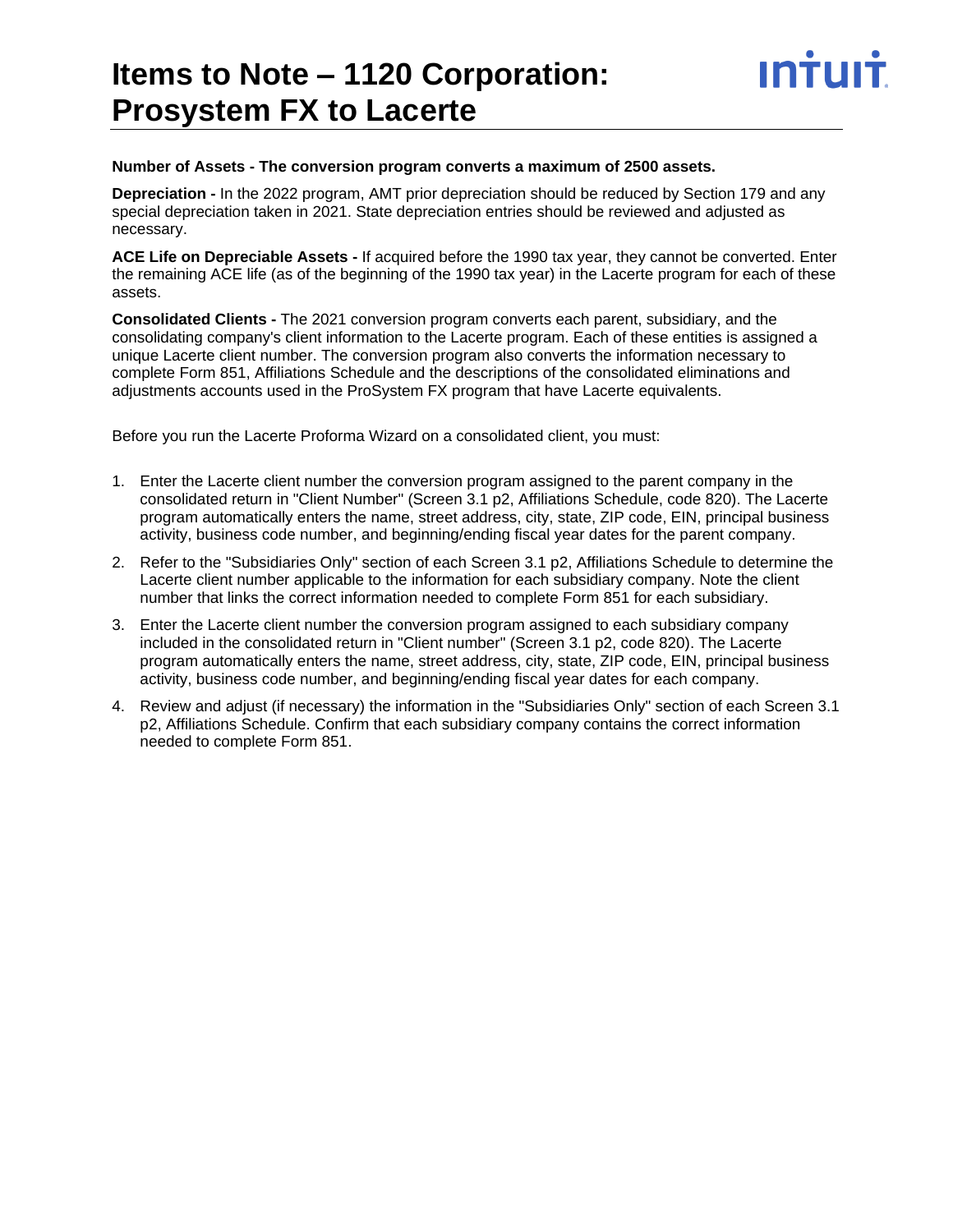ın†uı†

#### **Client Information Input Screen 1**

Corporation Information

#### **Officer Information Input Screen 2**

Officer Information

#### **Affiliations Schedule (851) Input Screen 3.1**

Affiliate Information Subsidiary Voting Stock Information

#### **Consolidated Eliminations Input Screen 3.2**

Consolidated Elimination Information

#### **Consolidated Miscellaneous Input Screen 3.3**

Corporation included in consolidated return

#### **Miscellaneous/Other Information Input Screen 4.1**

Title of Signing Officer Final Return Allow Preparer/IRS Discussion Text Style Print Schedule E, M-1 and M-2 Qualified, Nonqualified or Closely Personal Service Corporation Consolidated Return Personal Holding Company Accrue Federal Tax or State Tax Schedule K Other Information Direct Deposit Information Ownership of Foreign Entity Information Foreign Partnership Information Schedule N Information 1120F Information **\*CONVERTED CLIENT (PROFORMA USE ONLY) Used to show converted returns, DO NOT REMOVE THE CHECK MARK**

#### **Invoice & Letter Input Screen 5.1**

Current Year Preparation Fee IRS Center Salutation

#### **20% Direct or 50% Direct/Indirect Owners Input Screen 6** Owner Information

**50% or More Owned Domestic Corporations Input Screen 7**

Entity Information

#### **Foreign Owned Corporation Info. (5472) Input Screen 8**

Country of Incorporation Country(ies) of Filing Income Tax Return as a Resident Principal Country(ies) Where Business is Conducted Direct 25% Shareholder Information Ultimate Indirect 25% Shareholder Information Related Party Information Monetary Transaction Information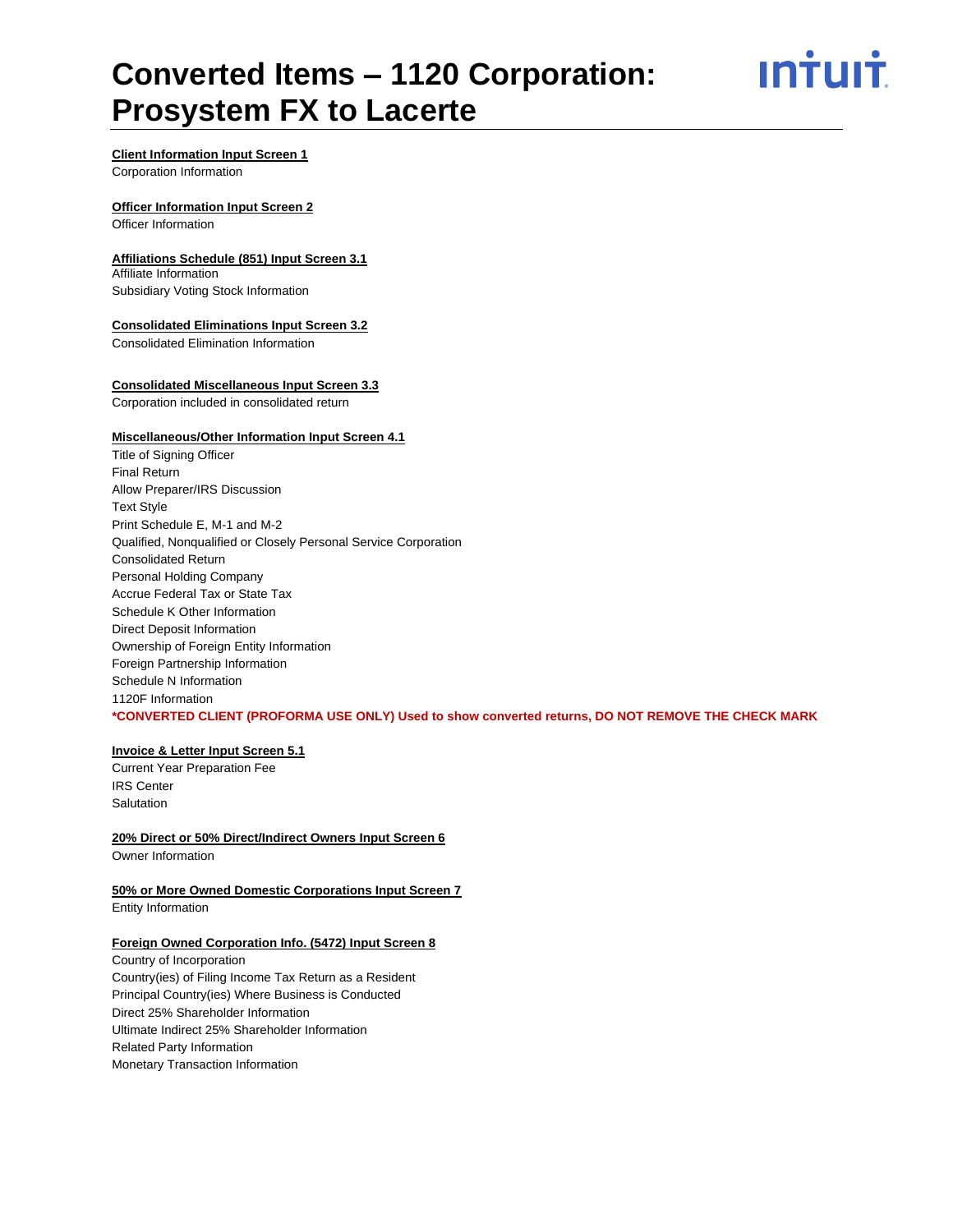ın<del>i</del>uı<del>i</del>



Apportionment Plan Information

#### **Estimated Tax Input Screen 10**

Overpayment applied from Prior Year Current Year Estimated Payments Credit to Next Year 1=Apply Threshold Rule, 2=Suppress

#### **Penalties and Interest Input Screen 11**

Prior Year Tax Large Corporation Form 2220 Options Optional Annualized Methods

#### **Income Input Screen 13**

Gross Receipts Other Income

#### **Cost of Goods Sold Input Screen 14**

Additional Section 263A Costs Other Costs Ending Inventory Inventory Method Specify Other Method Explanation of Other Method Rules of Section 263A Apply

#### **DOES NOT COVERT: Disposition (Schedule D, 4797, Etc.) Input Screen 15**

Installment sales Short and Long-term capital loss carryover (Regular Tax) Net Section 1231 Losses (5 Preceding Years Regular/AMT)

#### **Schedule K-1 Input Screen 16**

Entity Information **DOES NOT CONVERT: Screen 16 Carryovers** 

#### **Farm Activities Input Screen 17**

1=Delete This Year, 2=Delete Next Year Accrual Method: Ending Inv. of Livestock, etc. Other Farm Expenses

#### **Rental/Other Passive Activities Input Screen 18**

Description of Property/Activity 1=Delete This Year, 2=Delete Next Year Short-term capital or long-term capital losses Form 4797 losses

#### **Oil & Gas Input Screen 19**

Set Name Form Activity name or number Overhead allocation method Overhead expense description Description of property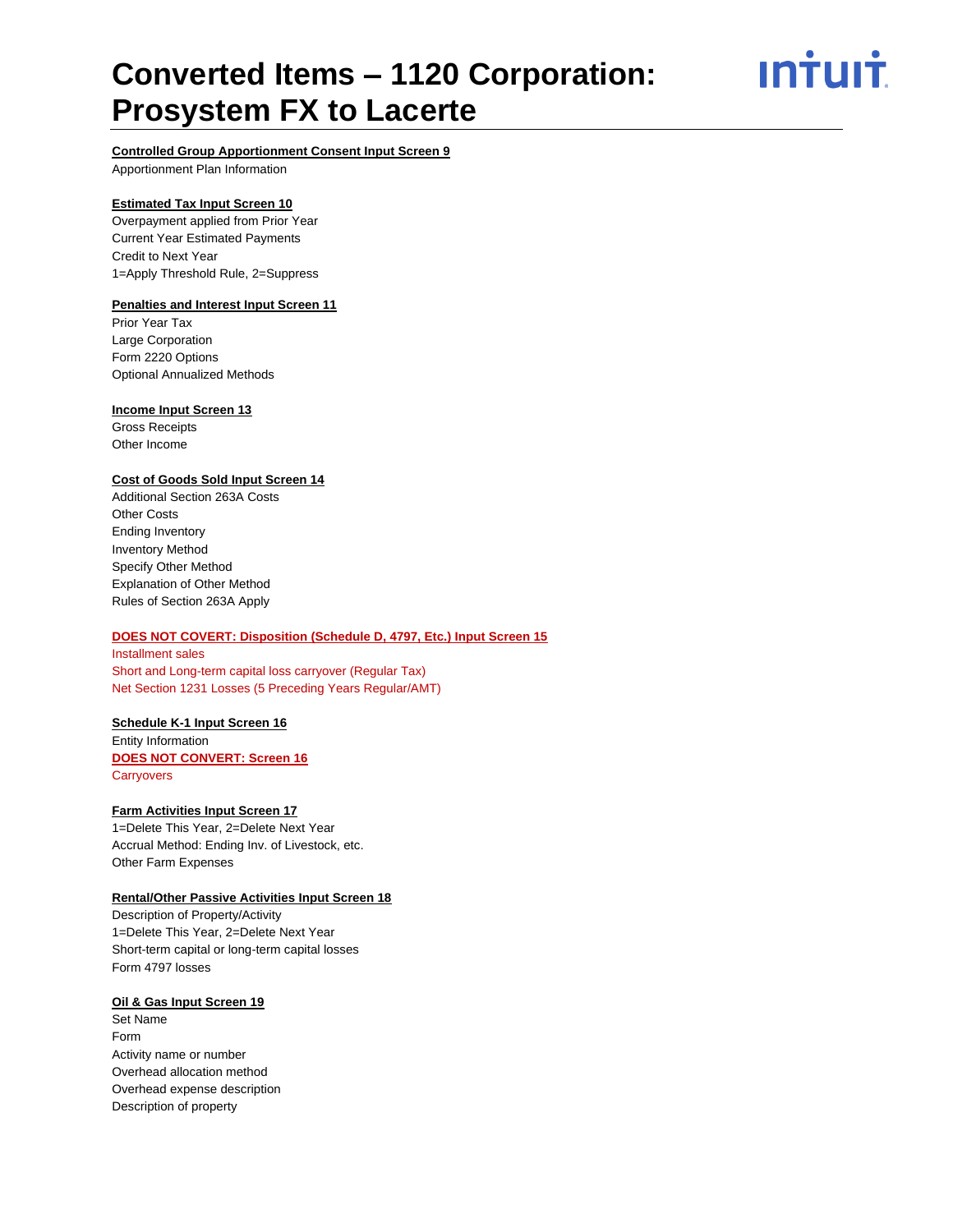

#### **Oil & Gas Input Screen 19 (continued)**

Set name or number to include property Property number Date placed in service Production type Enhanced Percentage depletion rate State: Percentage depletion rate Cost or basis Beginning reserves Cost depletion rate

#### **Deductions Input Screen 20**

Current Year Cash Contributions Other Taxes Other Deductions Officers Schedule

#### **Depreciation (4562): Misc/ Sec. 179 Input Screen 21**

Convention First Prior Short Year Beginning and Ending Date Second Prior Short Year Beginning and Ending Date

#### **Depreciation (4562) Input Screen 21**

Description of Property Form Asset Links with (Sch C, Sch E, Sch F, etc) Activity Name or Number, Asset Category, Date in Service, Cost/Basis, Method, Life or Class Life Current Section 179 Expense Half-Year or Mid-Quarter Amortization Code Section Current Special Depreciation Allowance Current Depreciation Prior Section 179 Expense, Spec Depreciation and Depreciation Salvage Value Basis Reduction (ITC, Etc.) State Basis Reduction State Information if Different From Fed AMT - Basis AMT - Class Life (Post-1986) AMT -1=Real Property, 2=Leased Personal Property (Pre-1987) AMT -Current Depreciation AMT -Prior Depreciation (MACRS Only) State AMT – If different Percentage of Business Use General Asset Account Election Alternative Depreciation System (ADS) 150% DB Instead of 200% DB (MACRS Only) IRS Tables or DB/SL Formula (MACRS) Qualified Indian Reservation Property Information and Questions for Listed Property

**Net Operating Loss Input Screen 23 DOES NOT CONVERT: Carryovers**

**Contribution Carryovers Input Screen 24 DOES NOT CONVERT: Carryovers**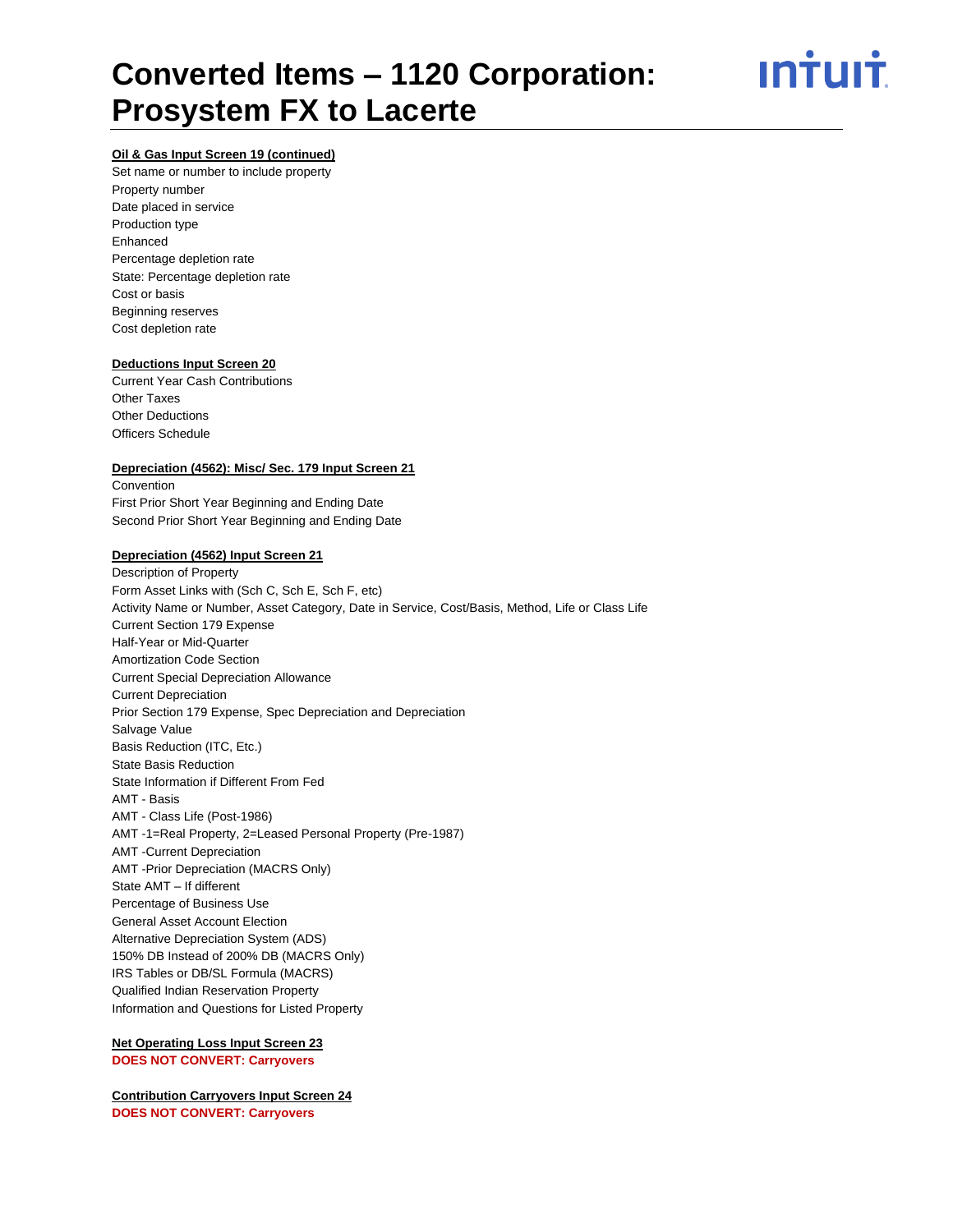ın†uı†

**Noncash Contributions (8283) Input Screen 25**

Donee Information

#### **Schedule H (PSCs) Input Screen 27**

Minimum Distribution Amount: Prior Year Applicable Amounts - 2nd & 3rd Preceding Tax Year Minimum Distribution Amount: Adjusted Taxable Income - 2nd & 3rd Preceding Tax Year

#### **General Business Credits Input Screen 28**

Investment tax (3468) Orphan Drug (8820) Increasing research (6765) New markets credit (8874) Low sulfur diesel fuel production (8896) Qualified railroad track maintenance (8900) Energy efficient appliance credit (8909) Work opportunity (5884) Rehabilitation

#### **Schedule A (8609) / LIH Recapture (8611) Input Screen 28.2**

Building Information Credit Information (8609-A)

#### **Foreign Tax Credit (1118) Input Screen 30**

AMT Simplified Limitation Election Beginning Balance Other additions

#### **Credit to Holders of Tax Credit Bonds (8912) Input Screen 31.2**

Form 1097-BTC Information

#### **Schedule PH, Input Screen 34**

Amounts Excluded Under Section 543(a)(1)(A), 543(a)(1)(B) Less Adjustments Described in Section 543(b)(2)(A) Less Adjustments Described in Section 543(b)(2)(B) War Profits and Excess Profits Taxes not Deducted Excess Expenses/Depr. Under Section 545(B)(6) Information

#### **Claim for Consent Dividend Deduction (973) Input Screen 34.3**

Class of Stock Number of Shares Outstanding on 1<sup>st</sup> Day of Tax Year Number of Shares Outstanding on Last Day of Tax Year Description of Dividend Rights

**Shareholder Consent (972) Input Screen 34.3** Number of Shares Certificate Numbers

#### **Balance Sheet (Assets) - Input Screen 37**

Other Current Assets Other Investments Other Assets **DOES NOT CONVERT: Screen 37** Calculated values such as buildings, depreciation, depletable assets and depletion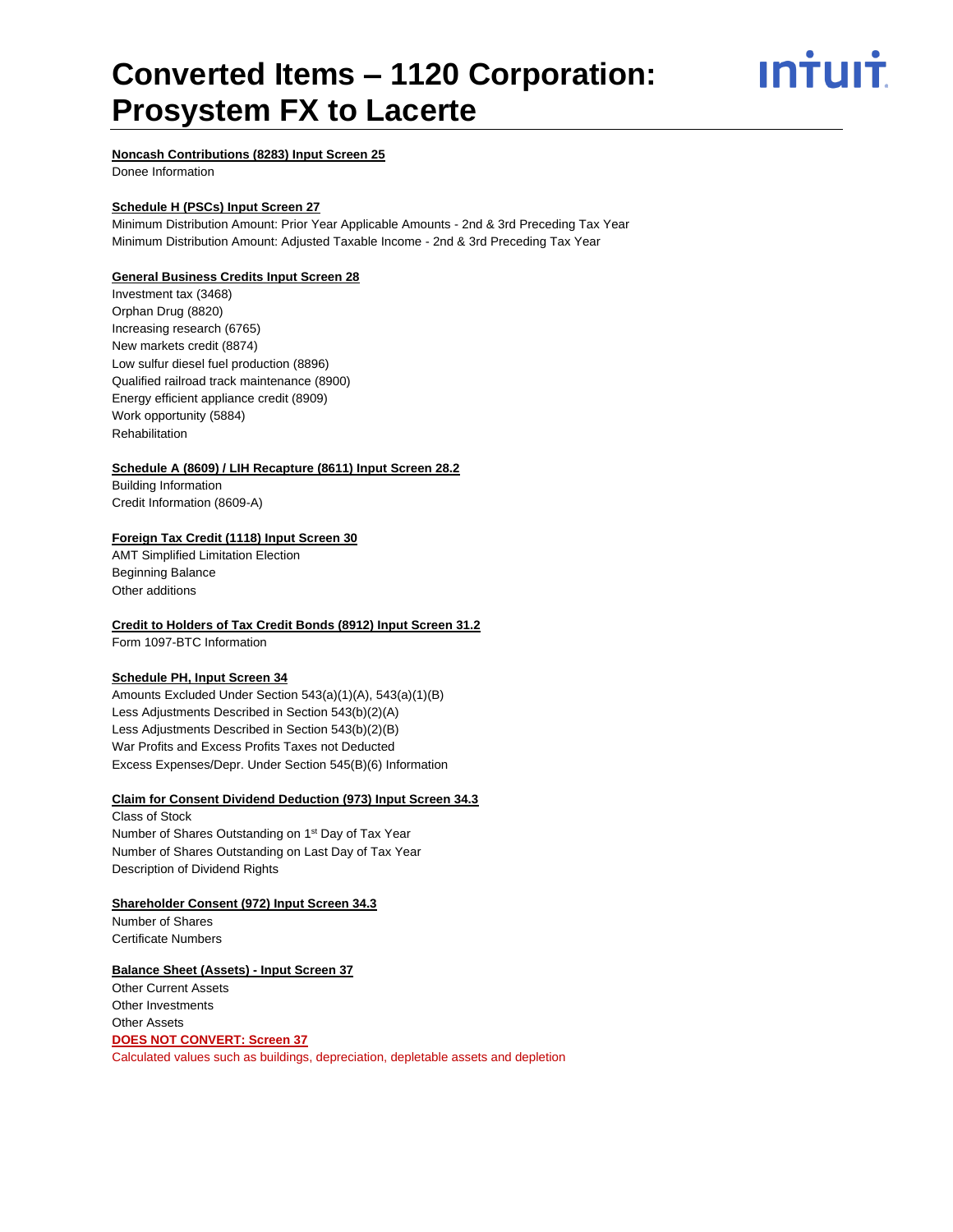ın<del>i</del>uı<del>i</del>

#### **Balance Sheet (Liabilities and Capital) - Input Screen 37**

Liabilities **DOES NOT CONVERT: Screen 37** Retained Earnings

#### **Balance Sheet (Miscellaneous) Input Screen 38**

Schedule L, M-1, M-2: 1=Force, 2=When Applicable

#### **Schedule M-1 Input Screen 39.1**

Income Subject to Tax not Recorded on Books: Other Expenses on Books not Included on This Return: Other Income on Books not Included on This Return: Other Deductions not Charged Against Book Income: Other

#### **Schedule M-3 Input Screen 39.2**

Schedule M-3: 1=Force, 2= Suppress Complete Sch M-3, page 1 and Sch M-1 when eligible: 1=yes, 2=no Filing Schedule M-3 as Alternative Disclosure Under Rev. Proc. 2004-45 Complete Columns (a) and (d) of Parts I and III Income Statement Information Voting Common Stock Information Net Income (Loss) Reconciliation Income or Loss from Equity Method Foreign Corporations Gross Foreign Dividends Not Previously Taxed Subpart F, QEF, and Similar Income Inclusions Section 78 Gross-Up Gross Foreign Distributions Previously Income or Loss from Equity Method U.S. Corporations U.S. Dividends Not Eliminated in Tax Consolidation Minority Interest for Includible Corporations Income or Loss from U.S. Partnerships Income or Loss from Foreign Partnerships Income or Loss from Other Pass-through Entities: Entity Name

#### **Schedule M-3 Input Screen 39.5**

Schedule M-3: Additional Information

#### **Schedule M-2 Input Screen 40**

Other Increases Other Decreases

**Prior Year Summary Input Screen 43 DOES NOT CONVERT: Prior year data**

#### **Control Totals Input Screen 44**

Ending Assets Ending Liabilities and Equity

#### **1120-C Input Screen 54.2**

Cooperative tax exempt under section 521 Money or other property in redemption of nonqualified written notices of allocation Other Property and Patronage amount Accounting method used to compute distributable patronage Other distributable patronage accounting method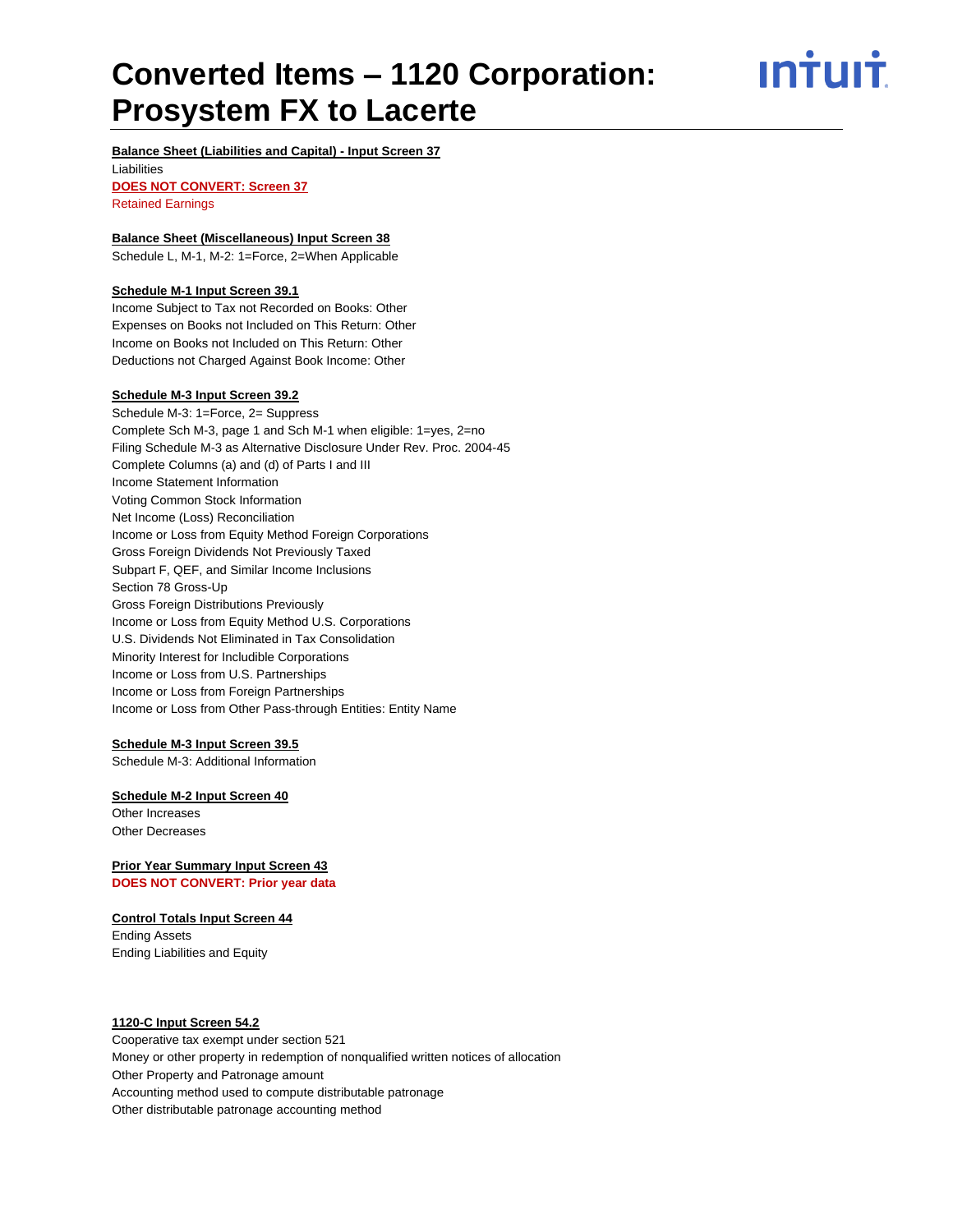

#### **Tax Shelter Statement / Form 8886 Input Screen 71.1**

Name of Reportable Transaction Initial Participation Year Tax Shelter Registration Number Paid Promoters, Solicitors, Tax Advisers – Name, Address, City, State, Zip Deduction Capital Loss Ordinary Loss Exclusions from gross income Non-recognition of gain Adjustments to basis Tax Credits Deferral Absence of adjustments to basis **Other** Type of Entity: Tax-Exempt, Foreign and Related Involved Entity Name, Street Address, City, State, Zip Code or Foreign Address, ID Number and Description

#### **Entity involved in reportable transaction (8886) Input Screen 71.2**

Entity Information

#### **Foreign Financial Assets Form 8938 Input Screen 73**

Foreign Entity Information Summary of tax items

#### **Discharge of Indebtedness Input Screen 75**

Section 108(i) Election to Defer Income – Amount Deferred in prior tax years COD Income and OID Deductions

#### **Employer-Owned Life Ins. Contracts (8925) Input Screen 82**

Policyholder Information

#### **Form 90-22.1 Report of Foreign Bank Accounts Input Screen 73.1**

Foreign Bank Information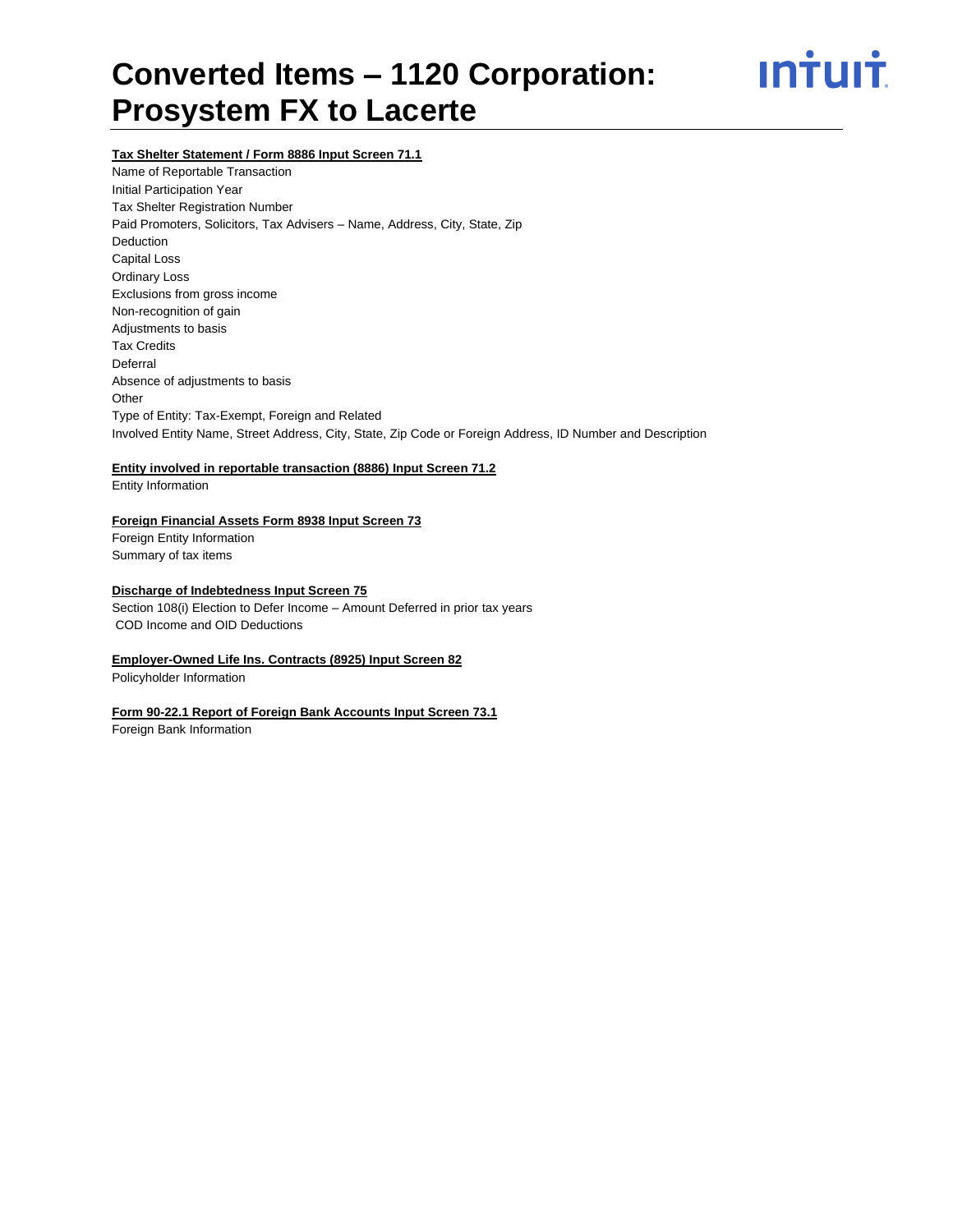<u>**Intuit**</u>

#### **Client Information Input Screen 1**

Corporation Information

#### **Officer Information Input Screen 2**

Officer Information

#### **Misc. Info., Other Info., Amended Return, Schedule N Input Screen 3**

Title of Signing Officer Short Tax Year for Depreciation Beginning and Ending Fiscal Year Final Return Allow Preparer/IRS Discussion Text Style Accrue Federal Tax Accounting Code Principal Business Information Publicly offered debt instruments Total net unrealized built in gains Subchapter S Election terminated or revoked Required to file Form 1099 Domestic Corporation Member of Controlled Group Tax Shelter Information Accumulated Earnings and Profits at Year End Direct Deposit Information Schedule N Information **\*CONVERTED CLIENT (PROFORMA USE ONLY) Used to show converted returns, DO NOT REMOVE THE CHECK MARK**

#### **Invoice, Letters, Filing Instructions Input Screen 4.1**

Client Statement Option Code IRS Center **Salutation** Shareholder Number for Signature **Signature** 

#### **Shareholder Information Input Screen 5**

Shareholder Information

#### **Stock Ownership Input Screen 6**

Shareholder Information

#### **Estimated Tax Input Screen 10**

Overpayment applied from prior year Application of overpayment code Credit to Current Year Form 8842 election

#### **Penalties and Interest Input Screen 11**

Prior year excess net passive income tax Optional Annualized Methods Form 2220 Print Options

#### **Ordinary Income Input Screen 13**

Other Income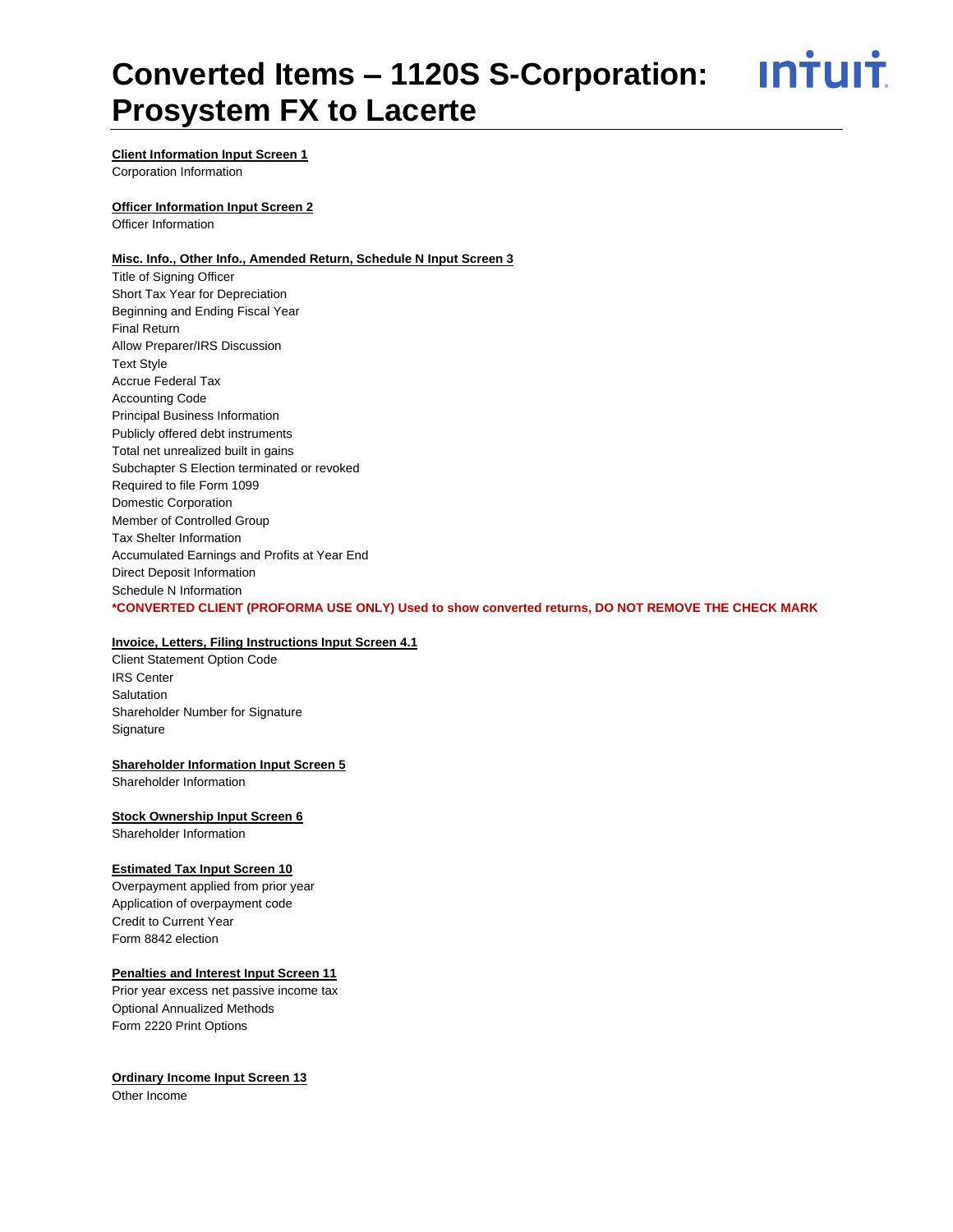<u>**INTUIT**</u>

#### **Cost of Goods Sold Input Screen 14** Additional Section 263A Costs Other Costs Ending Inventory Inventory Method: Explanation of Other Inventory Method Rules of Section 263A Apply

#### **Ordinary Deductions Input Screen 15**

Taxes: Other Other Ordinary Deductions Print Tax Deduction Method Qualified Domestic Production Activity Allocation Method

#### **Depreciation (4562): Misc/ Sec. 179 Input Screen 16**

**Convention** First Prior Short Year Beginning and Ending Date Second Prior Short Year Beginning and Ending Date

#### **Depreciation (4562) Input Screen 16**

Description of Property Form Asset Links with (Sch C, Sch E, Sch F, etc) Activity Name or Number, Asset Category, Date in Service, Cost/Basis, Method, Life or Class Life Current Section 179 Expense Half-Year or Mid-Quarter Amortization Code Section Current Special Depreciation Allowance Current Depreciation Prior Section 179 Expense, Spec Depreciation and Depreciation Salvage Value Basis Reduction (ITC, Etc.) State Basis Reduction State Information if Different From Fed AMT - Basis AMT - Class Life (Post-1986) AMT -1=Real Property, 2=Leased Personal Property (Pre-1987) AMT -Current Depreciation AMT -Prior Depreciation (MACRS Only) State AMT – If different Percentage of Business Use General Asset Account Election Alternative Depreciation System (ADS) 150% DB Instead of 200% DB (MACRS Only) IRS Tables or DB/SL Formula (MACRS) Qualified Indian Reservation Property Information and Questions for Listed Property

#### **Farm Income/Expenses (Schedule F) Input Screen 18**

1=Delete This Year, 2=Delete Next Year Accrual Method: Ending Inv. of Livestock, etc. Materially Participated Other Farm Expenses

#### **Oil & Gas Input Screen 19**

Set Name Form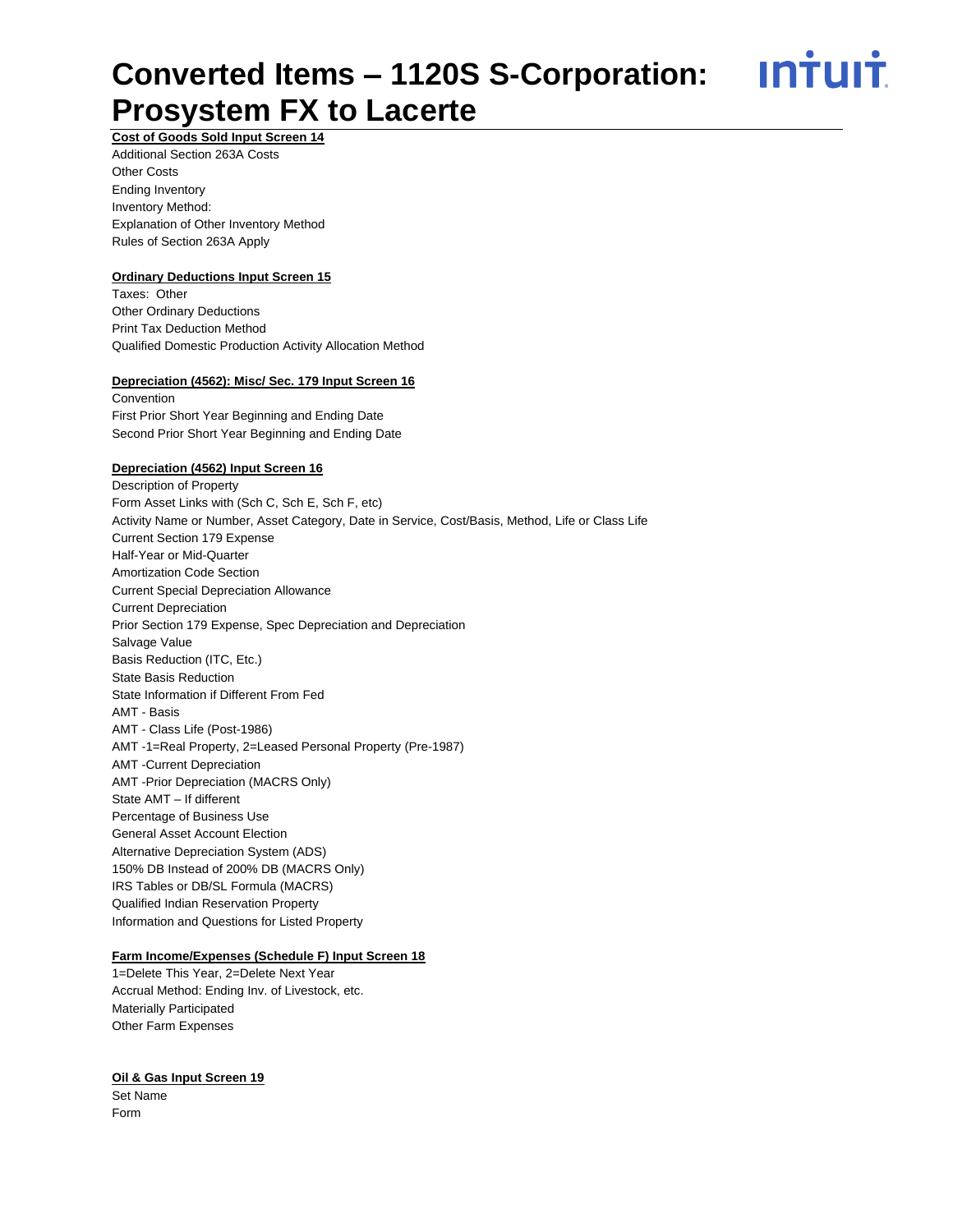<u>**INTUIT**</u>

Activity name or number Overhead allocation method Overhead expense description Description of property Set name or number to include property Property number Date placed in service Production type Enhanced Percentage depletion rate State: Percentage depletion rate Cost or basis Beginning reserves Cost depletion rate

#### **Schedule K Income and Deductions Input Screen 20**

Other Income (Loss) Section 59(e)(2) Election Expenses Other Deductions **DOES NOT CONVERT: Screen 20 Carryovers** 

#### **Rental Real Estate Activities (8825) Input Screen 21**

Type of Property Percentage of Ownership Other Expenses

#### **Other Rental Activities (Schedule K) Input Screen 22**

Description of Property/Activity Other Expenses

#### **DOES NOT COVERT: Disposition (Schedule D, 4797, Etc.) Input Screen 23**

Installment sales Short and Long-term capital loss carryover (Regular Tax) Net Section 1231 Losses (5 Preceding Years Regular/AMT)

#### **Pass-through Entity K-1 Input Screen 24**

K-1 Entity Information

#### **Credits (Schedule K) Input Screen 26**

Form 6478 Increasing Research Credit R.E Rehabilitation Expenditures Rental Real Estate Credits Other Rental Credits Other Credits Undistributed capital gains New Markets Community Development Qualified Entity Investment Qualified railroad track maintenance Nonconventional source fuel Low sulfur diesel fuel production

#### **Small Employer Health Insurance Premiums Credit (8941) Input Screen 26.2**

Employee Name or ID Coverage: 1=Single, 2=Family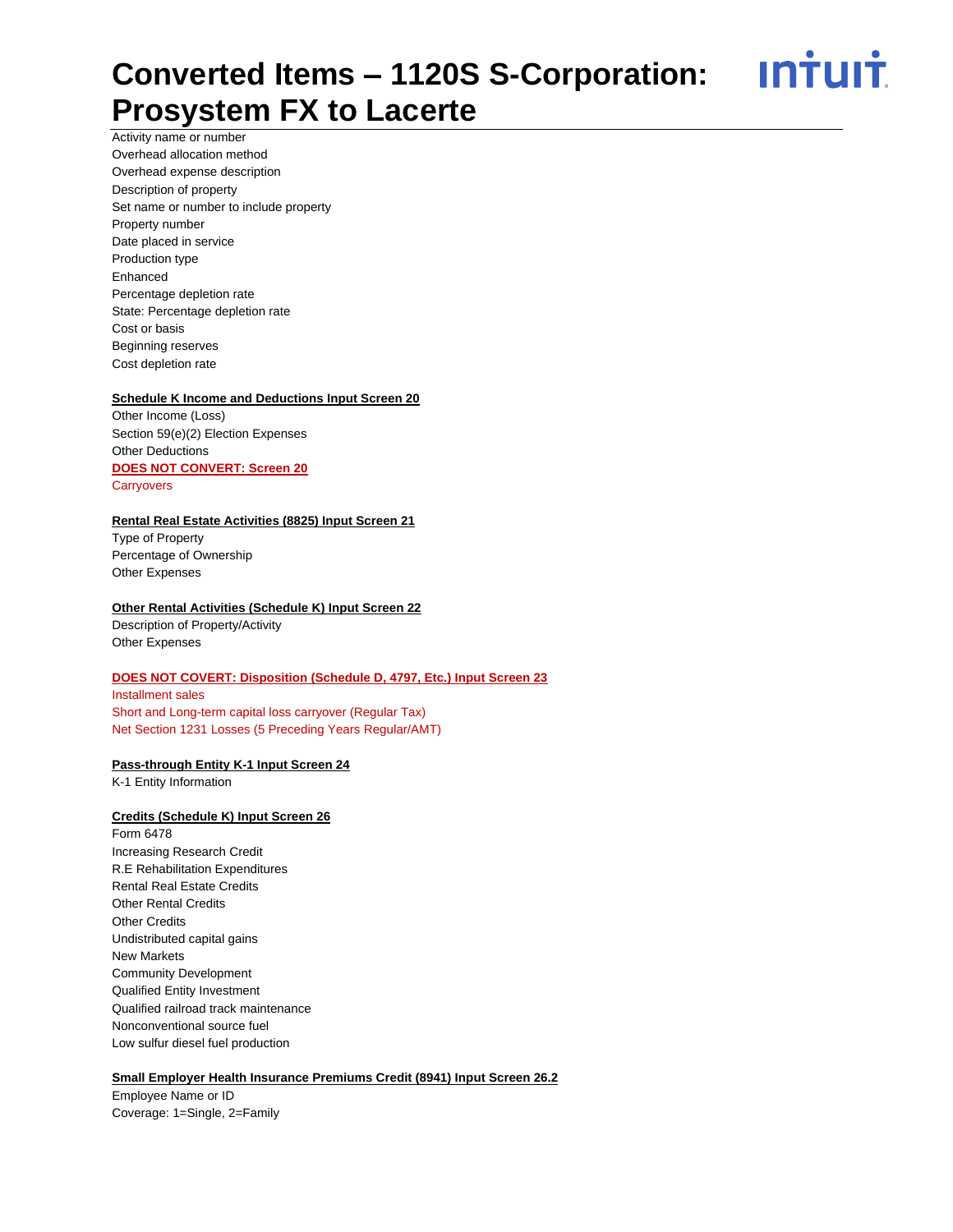<u>**INTUIT**</u>

#### **Schedule A (8609) / LIH Recapture (8611) Input Screen 26.3**

Building Information Credit Information (8609-A)

#### **Credit to Holder of Tax Credit Bonds (8912) and Form 1097-BTC Input Screen 26.4**

Bond Issuer's Information

#### **Other Schedule K Items Input Screen 27**

Other Preference Items Foreign Country Foreign Gross Income Sourced at Corporate Level: Listed Categories Deductions Allocated and Apportioned at Corporate Level: Listed Categories Reduction in Taxes Available for Credit and Gross Income Other Items and Amounts (Line 17d)

#### **Balance Sheet (Assets) - Input Screen 29**

Assets **DOES NOT CONVERT: Screen 29** Calculated values such as buildings, depreciation, depletable assets and depletion

#### **Balance Sheet (Liabilities and Equity) - Input Screen 29**

Liabilities and Capital **DOES NOT CONVERT: Screen 29** Retained earnings

#### **Balance Sheet Miscellaneous Input Screen 30**

Current Year Book Depreciation, Amortization, and Depletion Schedule L and M-1: 1=Force, 2=When Applicable

#### **Schedule M-1 Input Screen 31**

Income on Schedule K not Recorded on Books Expenses on Books not on Schedule K: Non-Deductible Expenses Expenses on Books not on Schedule K: Other Income on Books not on Schedule K: Other Deductions on Sch. K not Charged Against Book Income: Other Schedule M-3: 1=Force, 2= Suppress Complete Columns (a) and (d) of Parts I and III Income Statement Information Net Income from Non includible Foreign Entities Net Income from Non includible U.S. Entities Net Income (Loss) Reconciliation

#### **Schedule M-2 Input Screen 32**

AAA: beginning balance AAA: Other Additions AAA: Other Reductions Other adjustments account (sch. M-2): beginning balance S/h undistributed taxable income (sch. M-2): beginning balance Other retained earnings (sch. L): beginning balance

**Schedule K-1 Input Screen 33**  Final K-1 (Line D)

**Prior Year Summary Input Screen 40 DOES NOT CONVERT: Prior year data**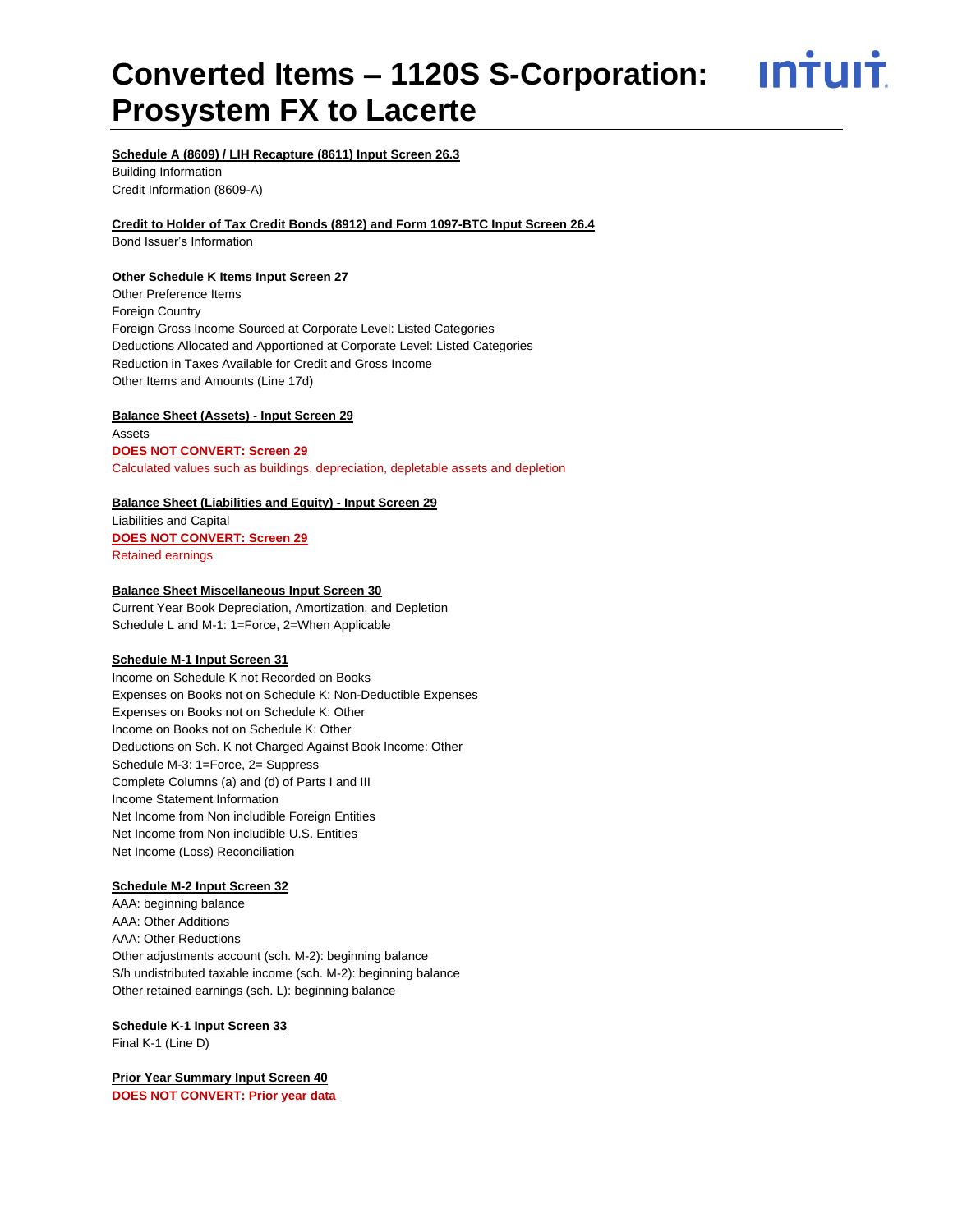<u>**Intuit**</u>

**Control Totals Input Screen 41** Total Assets - Ending Total Liabilities and Equity – Ending

#### **Required Payment or Refund (8752) Input Screen 60**

Required Payment for Any Prior Year More Than \$500

**Entity involved in reportable transaction (8886) Input Screen 65.1**

Entity Information

**Form 90-22.1 Report of Foreign Bank Accounts Input Screen 67** Foreign Bank Information

**Discharge of Indebtedness Input Screen 69** Section 108(i) Election to Defer Income – Amount Deferred Current Tax

**Foreign Disregarded Entities (8858) Input Screen 71** Foreign Disregarded Entities Information

**Foreign Financial Assets Form 8938 Input Screen 73** Foreign Entity Information

Summary of tax items

#### **International Boycott Report (5713) Input Screen 74.1**

Common Tax Year Information for form 5713

**Employer-Owned Life Ins. Contracts (8925) Input Screen 77**

Policyholder Information

#### **Return by a Shareholder of a PFIC or Qualified Electing Fund (8621) Input Screen 78**

PFIC or QEF Information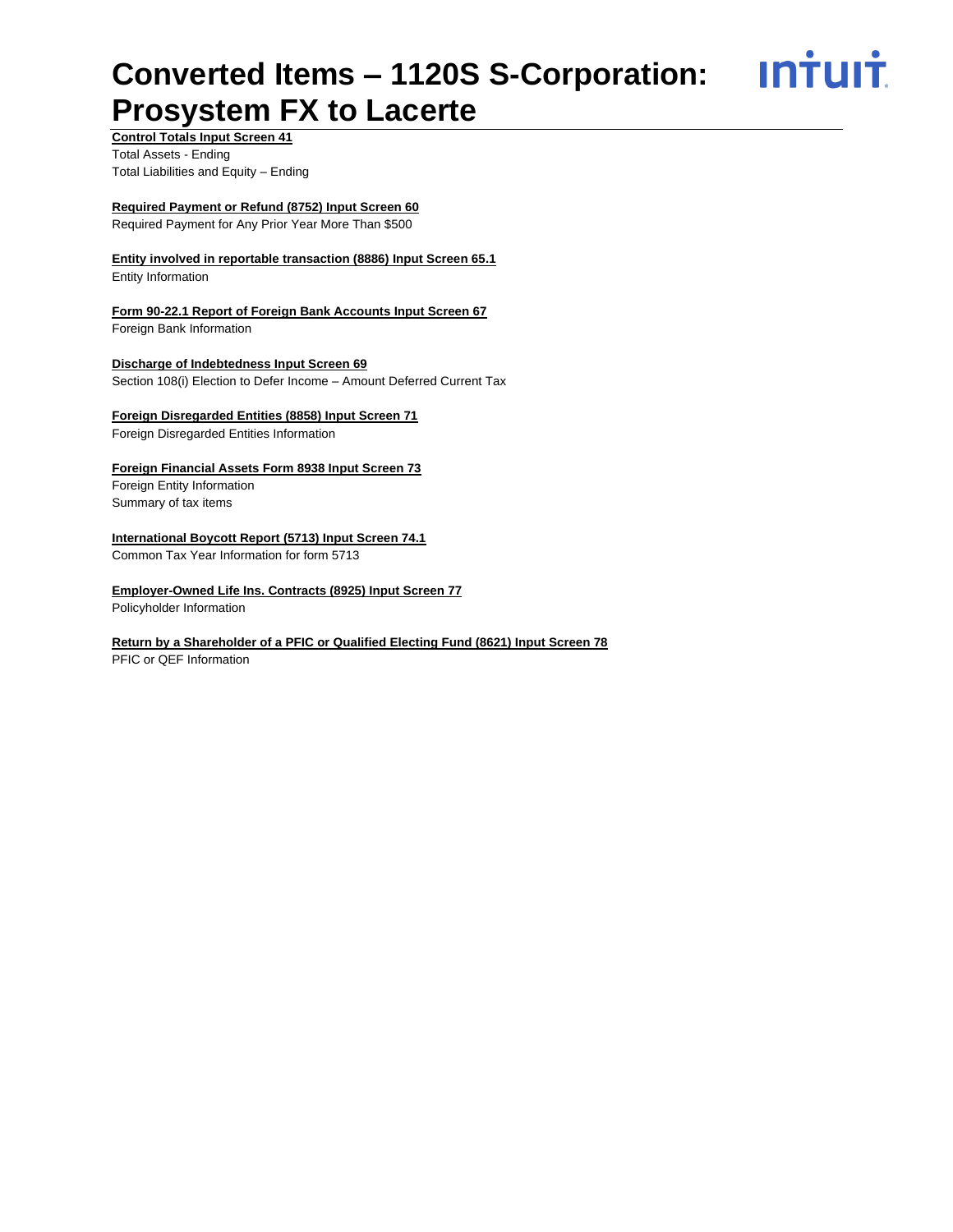### **Items to Note – 1041 Fiduciary: Prosystem FX to Lacerte**

**Beneficiary Information** - The conversion program converts the "City, State, and Zip code" field from ProSystem FX Input Screen K-1 if the state is entered using the two-letter postal abbreviation. If you did not use the two-letter postal abbreviation, review and adjust if necessary.

**Note:** If the beneficiaries entered in ProSystem FX Input Sheet K-2 are not entered in the same order as those entered in Input Sheet K-1, the fields for "K-1 Transmittal Letter Beneficiary Salutation" and "Export File: K-1 Activity Number" may not convert to the correct beneficiary in Lacerte. Review and adjust if necessary.

#### **Number of Assets - The conversion program converts a maximum of 2500 assets.**

**Custodial Agency Returns -** Lacerte does not process custodial agency returns. Therefore, the conversion program did not convert any returns of this type.

**Depreciation -** In the 2022 program, AMT prior depreciation should be reduced by Section 179 and any special depreciation taken in 2021. State depreciation entries should be reviewed and adjusted as necessary.

**Oil & Gas -** The conversion program did not convert depletion amounts disallowed because of the 65% limitation. Enter these amounts on Screen 26.1 or 26.2, Oil & Gas.

**Prior Year Summary -** The conversion program lists all capital gains attributable to charity in "Long-Term Capital Gain Paid to Charity (B-5)" (Screen 52, code 23). You must manually enter any "Short-Term Capital Gain Attributable to Charity" (Screen 52, code 24) and manually adjust code 23.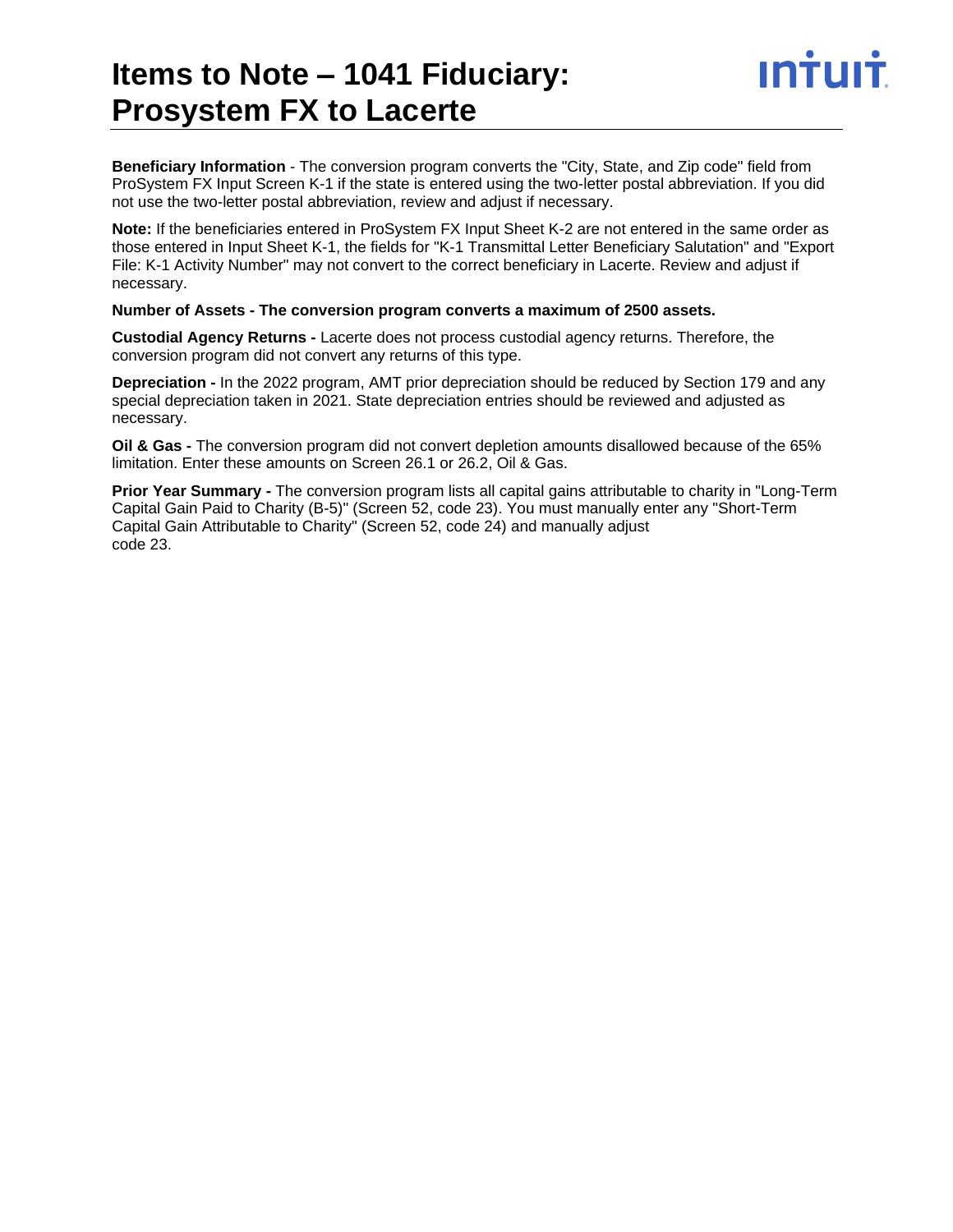## ın<del>i</del>uı<del>i</del>

#### **Client Information Input Screen 1**

Entity and Fiduciary Information

#### **Miscellaneous Information Input Screen 2**

Short Tax Year for Depreciation Beginning and Ending Fiscal Year Date Section 4947(a)(1) Not a Private Foundation Electronic payment information 1=Suppress next year's client organizer

#### **Invoice, Letters, Filing Instructions Input Screen 3.1**

IRS Center **Salutation Signature** 

#### **Return Options Input Screen 4**

DNI Diagnostic Text Style **\*CONVERTED CLIENT (PROFORMA USE ONLY) Used to show converted returns, DO NOT REMOVE THE CHECK MARK**

#### **Accounting Income Input Screen 5**

Form 4797 Gains (Losses) Charged to: 1=Income, 2=Corpus Other Income Other Deductions

#### **Beneficiary Information Input Screen 6**

Beneficiary Information

#### **Dollar Distributions Input Screen 7.2**

Beneficiary Information Required (Schedule B, Line 9): Ordinary, Short Term, Long Term Other (Schedule B, Line 10): Ordinary

#### **Schedule B Overrides Input Screen 7.3**

Distributable Net Income

#### **Schedule K-1 Distribution Options Input Screen 9**

1=Prorate Estate Tax Deduction to Beneficiaries Based on Income Percentage Credits: 1=In Fiduciary, 2=Prorate to Beneficiary U.S. Government Interest: 1=Compute, 2=Maximum, 3=Suppress

#### **Grantor Letter Options Input Screen 11**

Report TEI and Deductions Print 1040 Line References

#### **Estimates (1041-ES) Input Screen 12**

Overpayment applied from prior year Estimated payments Apply Overpayment to Current Year Estimate Options

#### **Penalties (2210) Input Screen 13**

Printing options: 1=Yes 2=No Prior year tax liability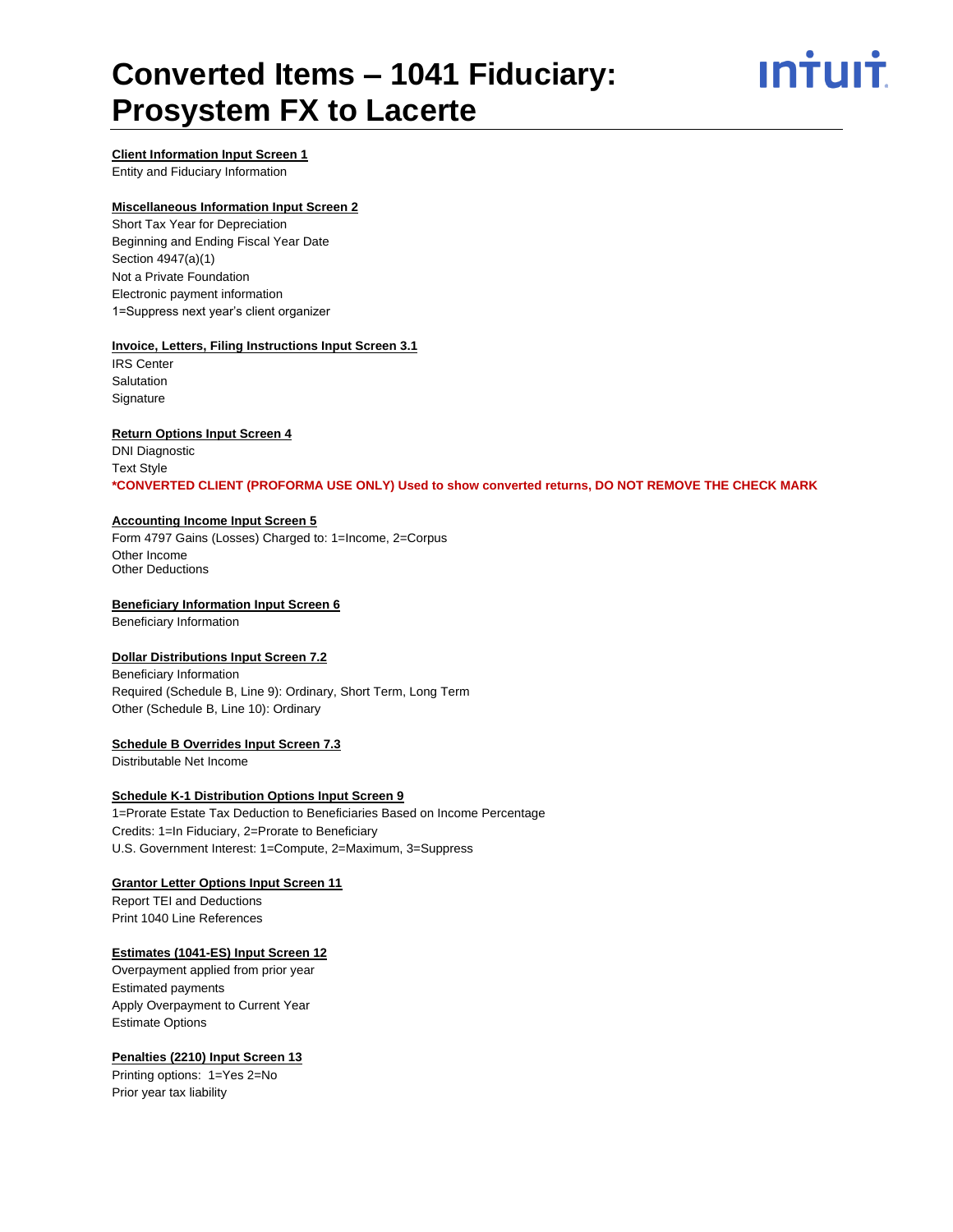ın†uı†

### **Interest Income Input Screen 15**

Name of Payer

#### **Dividend Income Input Screen 16**

Name of Payer

#### **Other Income Input Screen 20**

Description of Other Income

#### **Business Income (Schedule C) Input Screen 21**

General Information Provided Gross receipts Returns and allowances Other Income Income and Cost of Goods Sold Expenses Foreign Income Information: category of income Name of foreign country Prior year unallowed passive losses - operating (Regular and AMT)

#### **DOES NOT COVERT: Disposition (Schedule D, 4797, Etc.) Input Screen 22**

Installment sales Short and Long-term capital loss carryover (Regular Tax) Net Section 1231 Losses (5 Preceding Years Regular/AMT)

#### **Rent & Royalty Income (Schedule E) Input Screen 23**

Kind of Property Location of Property Percentage of Ownership Real Estate Professional Investment **DOES NOT CONVERT: Screen 23 Carryovers** 

#### **Farm Income (Schedule F / Form 4835) Input Screen 24**

Principal Product Employer ID Number Agricultural Activity Code Accounting Method: 1=Cash, 2=Accrual Accrual Method: Ending Inv. of Livestock, etc. Other Income Other Expenses

#### **DOES NOT CONVERT: Screen 24**

**Carryovers** 

#### **Passthrough K-1 Information Input Screen 25**

K-1 Entity Information Prior year unallowed passive losses: ordinary or rental loss (Regular tax and AMT) Report Depletion on Sch. E, page 1 (royalties) Other information Description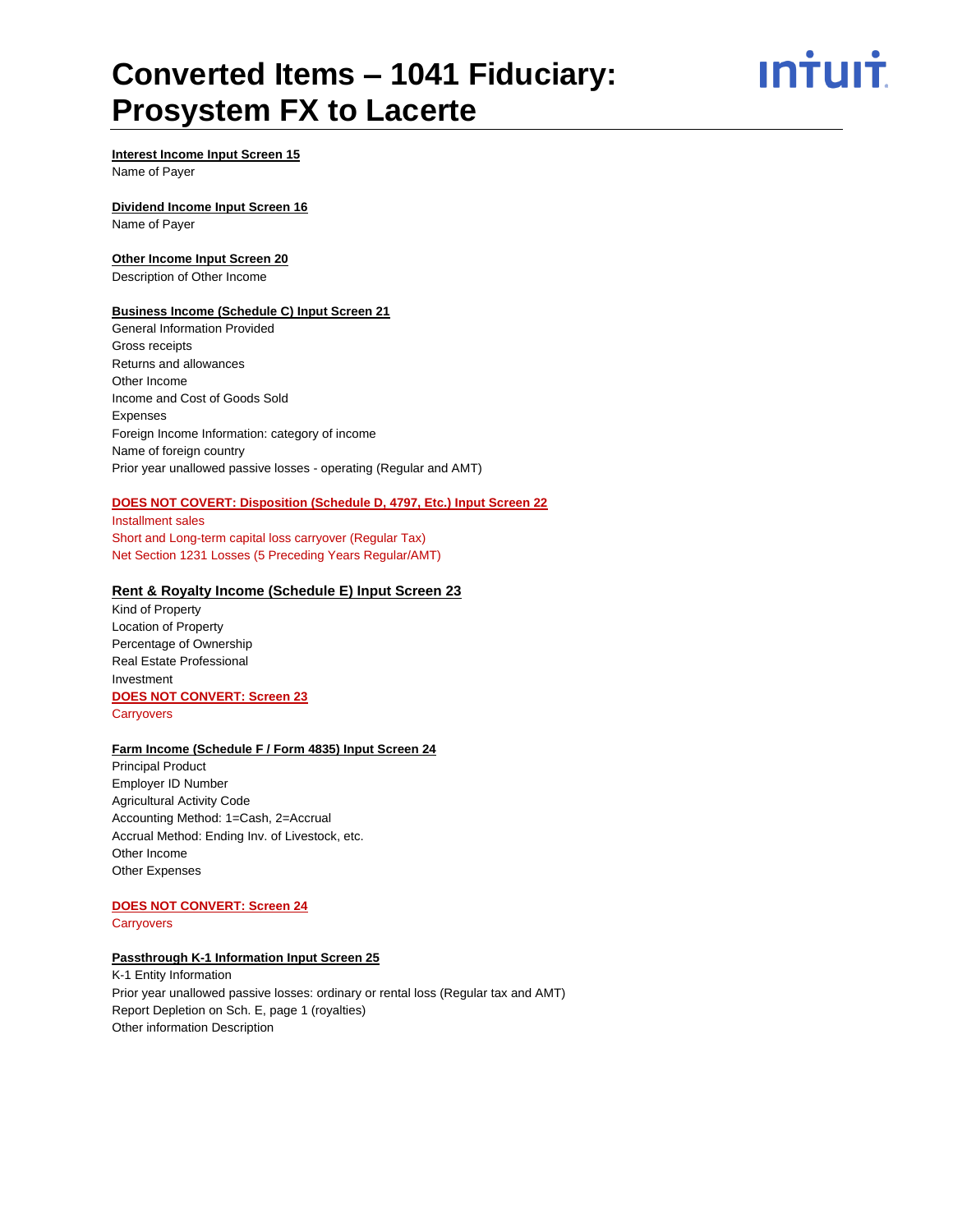# ın<del>i</del>uı<del>i</del>

#### **Depreciation (4562) Input Screen 27**

Description of Property Form Asset Links with (Sch C, Sch E, Sch F, etc) Activity Name or Number, Asset Category, Date in Service, Cost/Basis, Method, Life or Class Life Current Section 179 Expense Half-Year or Mid-Quarter Amortization Code Section Current Special Depreciation Allowance Current Depreciation Prior Section 179 Expense, Spec Depreciation and Depreciation Salvage Value Basis Reduction (ITC, Etc.) State Basis Reduction State Information if Different From Fed AMT - Basis AMT - Class Life (Post-1986) AMT -1=Real Property, 2=Leased Personal Property (Pre-1987) AMT -Current Depreciation AMT -Prior Depreciation (MACRS Only) State AMT – If different Percentage of Business Use General Asset Account Election Alternative Depreciation System (ADS) 150% DB Instead of 200% DB (MACRS Only) IRS Tables or DB/SL Formula (MACRS) Qualified Indian Reservation Property Information and Questions for Listed Property

#### **Depreciation (4562)- Misc / Sec. 179 Input Screen 27**

First Prior Short Year Beginning and Ending Date Second Prior Short Year Beginning and Ending Date

#### **Charitable Payee Input Screen 29**

Payee Information Charitable Deduction Amount

#### **Other Deductions Input Screen 32**

Other deduction information

#### **Foreign Tax Credit (1116) Input Screen 36**

Name of Country Income from Sources Outside U.S.: Name of Foreign Country Income from Sources Outside U.S.: Category of Income

#### **Other Credits & Withholding Input Screen 38**

**DOES NOT CONVERT: Screen 38 Carryovers** 

#### **Schedule K-1 Overrides/Miscellaneous Input Screen 43**

Letter Salutation No. of K-1 activity in 1040 Export Beneficiary K-1 Data to 1040

#### **Deduction Allocation for DNI Input Screen 44**

Automatic Allocation: 1=Tier, 2=Pro-Rata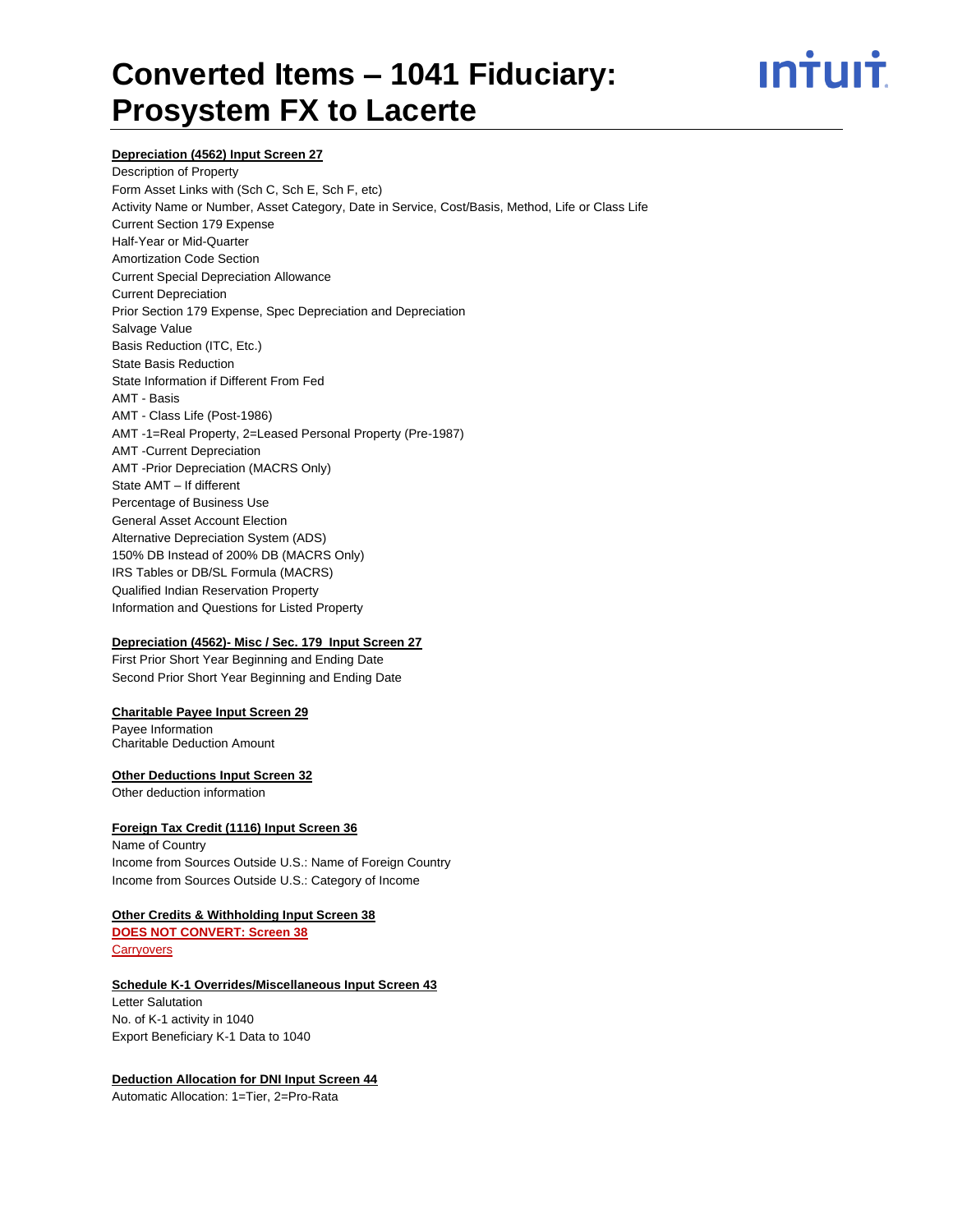# INŤUIŤ

#### **Form 5227 Input Screen 48.1**

Part V-B: 1=Required Distributions Determined with Reference to Accounting Income Part V-B: 1=Current Distributions Must Make up for any Prior Distribution Deficiencies Part V-B: Prior Year's Accrued Distribution Deficiencies Part VII: 1=Income in Excess of Required Payments Must Be Paid for Charitable Purposes Total Long and Short Term capital gain or (loss)

#### **Balance Sheet (Assets)-Ending Amounts Only Input Screen 49**

Assets

#### **Balance Sheet (Liabilities & Net Assets) and Misc.-Ending Amounts Input Screen 49**

Loans from Disqualified Persons Other Liabilities Trust Principal or corpus

#### **Balance Sheet-Notes and Loans Input Screen 49**

Type of Note or Loan Receivable/Payable Borrower's or Lender's Name and Title Notes and Loans: End of the Year Balance Due

#### **Balance Sheet-Security Investments Input Screen 49**

Type of Security Description Ending Book Value Valued at Cost

#### **Accumulations Schedule (Section 664 Trusts) Input Screen 48.1**

Undistributed from Prior Tax Years: Qualified Dividends Undistributed from Prior Tax Years: Short-Term Capital Gains (Losses) Undistributed from Prior Tax Years: Long-Term Capital Gains (Losses) 28 Percent Class Undistributed from Prior Tax Years: Long-Term Capital Gains (Losses) Section 1250 Class Undistributed from Prior Tax Years: Long-Term Capital Gains (Losses) All Other Undistributed from Prior Tax Years: Long-Term Capital Gains (Losses) Qualified 5 year Class Resident state Nontaxable Income Non-Resident State Nontaxable Income

#### **Elections Input Screen 50**

Form 706 Election/Waiver: 1=Deduct Expenses on Form 1041

#### **Prior Year Summary Input Screen 52 DOES NOT CONVERT: Prior year data**

**Charitable remainder annuity trust. (5227): Input Screen 48.1** Initial fair market value Total annual annuity amount

#### **Charitable remainder unitrust info. (5227): Input Screen 48.1**

Unitrust fixed percentage Accrued distribution deficiencies Total accrued distributions Unitrust amount **DOES NOT CONVERT: Screen 48.1 Carryovers**